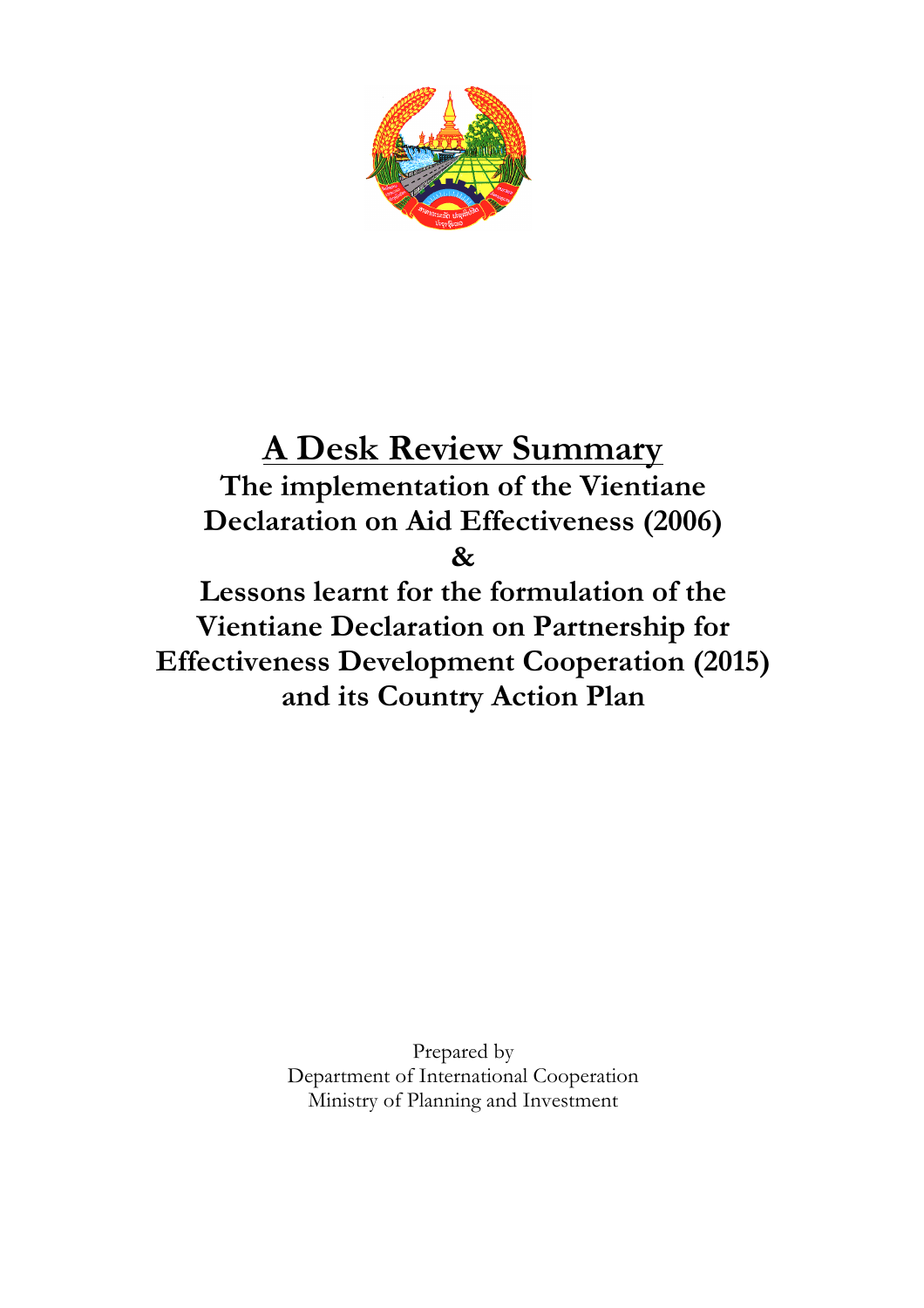## **Table of Contents**

| III. Key principles, evidence of progress, and challenges in implementing the VD |
|----------------------------------------------------------------------------------|
|                                                                                  |
|                                                                                  |
|                                                                                  |
|                                                                                  |
|                                                                                  |
|                                                                                  |
|                                                                                  |
|                                                                                  |
|                                                                                  |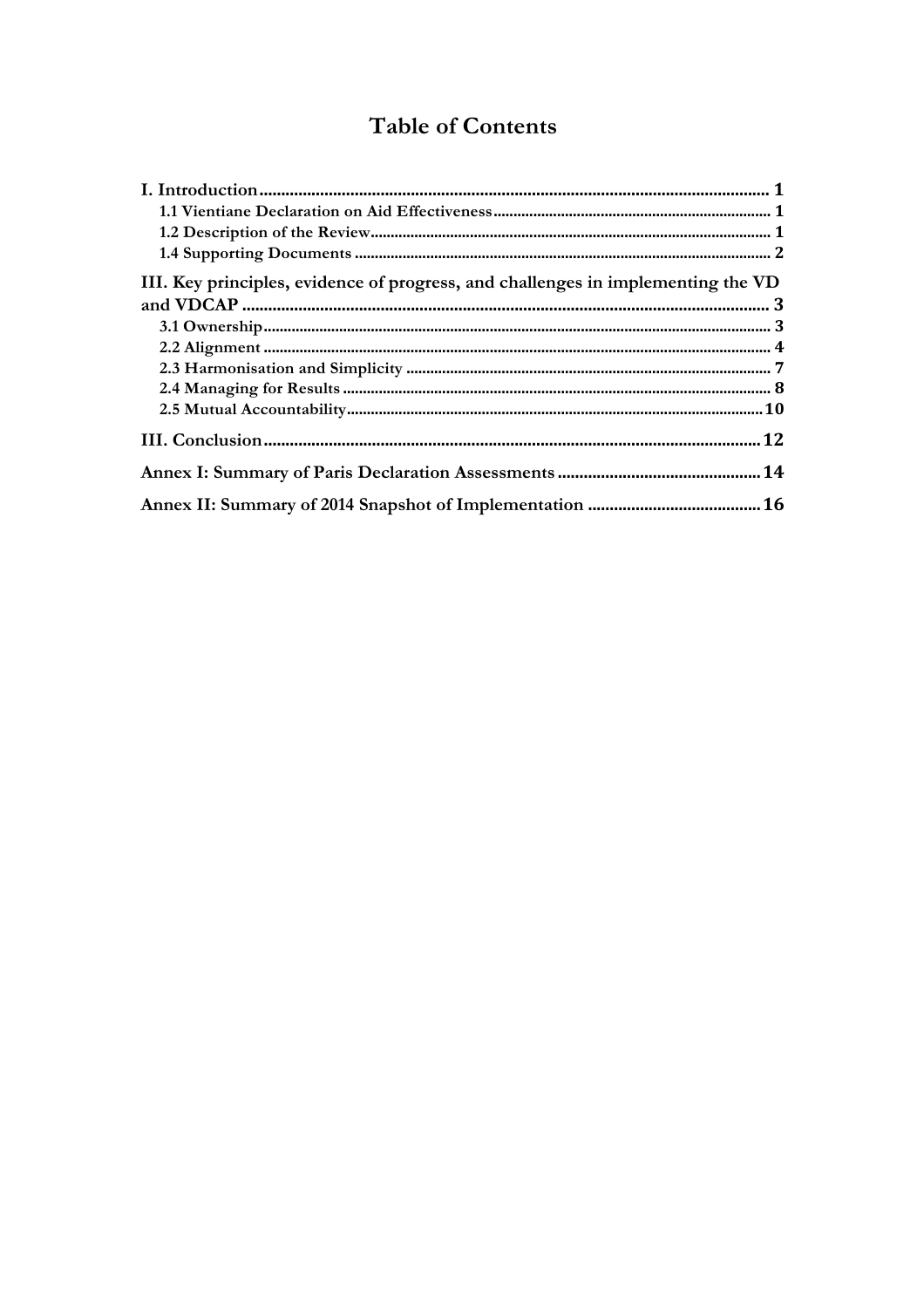### **I. Introduction**

#### **1.1 Vientiane Declaration on Aid Effectiveness**

In 2006, the Government of Lao PDR ("the Government") and its Development Partners ("the Partners") signed the Vientiane Declaration on Aid Effectiveness ("VD"), Lao PDR's localised version of the Paris Declaration.<sup>1</sup> Though not a legally binding instrument, this VD represented the shared recognition of the Government and the Partners of the importance of enhancing the effectiveness of Official Development Assistance (ODA) in Lao PDR. The VD reflected the ambitions and structure of the Paris Declaration and built on the unique circumstances and experiences of Lao PDR. The Declaration also laid the foundation for deepening a partnership between the Government and the Partners rooted in the core principles of aid effectiveness.

The Vientiane Declaration Country Action Plan ("VDCAP") followed in 2007 and was subsequently revised in 2012. The VDCAP represented the practical articulation of the VD and laid out actions guided by the five underlying principles of the Paris Declaration: ownership, alignment, harmonisation, managing for results, and mutual accountability. The revised VDCAP's targets and indicators also reflected subsequent international dialogue and agreements around good practices for development cooperation, including the Busan Partnership for Effective Development Cooperation.

#### **1.2 Description of the Review**

This desk review aims to summarise the achievements and the lessons learnt since the introduction of the VD and the VDCAP. The primary purpose of the review is to reflect on the successes and challenges in order to contribute to the formulation of Lao PDR's post-2015 development effectiveness agenda, especially the Vientiane Declaration on Partnership for Effective Development Cooperation 2015 ("VD II") to be signed at the 12<sup>th</sup> High Level Round Table Process and its subsequent Country Action Plan that will be formulated in 2016.

The key findings for the review are based on various monitoring and survey reports produced during the course of implementation, including the Paris Declaration Monitoring Survey 2008, the Paris Declaration Monitoring Survey 2011, and the Snapshot of the Implementation of the VDCAP (2012-2015) done in 2014.

Monitoring of VDCAP implementation has not taken place in a systematic manner. Following a review of implementation in 2008-09, there was no comprehensive review before the exercise in 2014 that was summarized in the Snapshot of Implementation mentioned above. This exercise received inputs from only 10 DPs and 2 SWGs and therefore cannot be considered fully representative of the state of implementation. Nor can it be used to generate representative data for the VDCAP targets.

The Paris Declaration reviews also do not monitor precisely the same set of indicators. There is no review available assessing the full VDCAP period as Lao PDR did not participate in the 2013 first round of the global partnership's survey on effective development cooperation. Therefore, up-to-date information which are compatible with the Paris Declaration reviews and the national review of the VD implementation in 2008-

<sup>&</sup>lt;sup>1</sup> The VD was signed by the Government and 22 development partners at the 9th High Level Round Table Meeting in November 2006 in Vientiane. It was subsequently singed by an additional 3 development partners in 2007.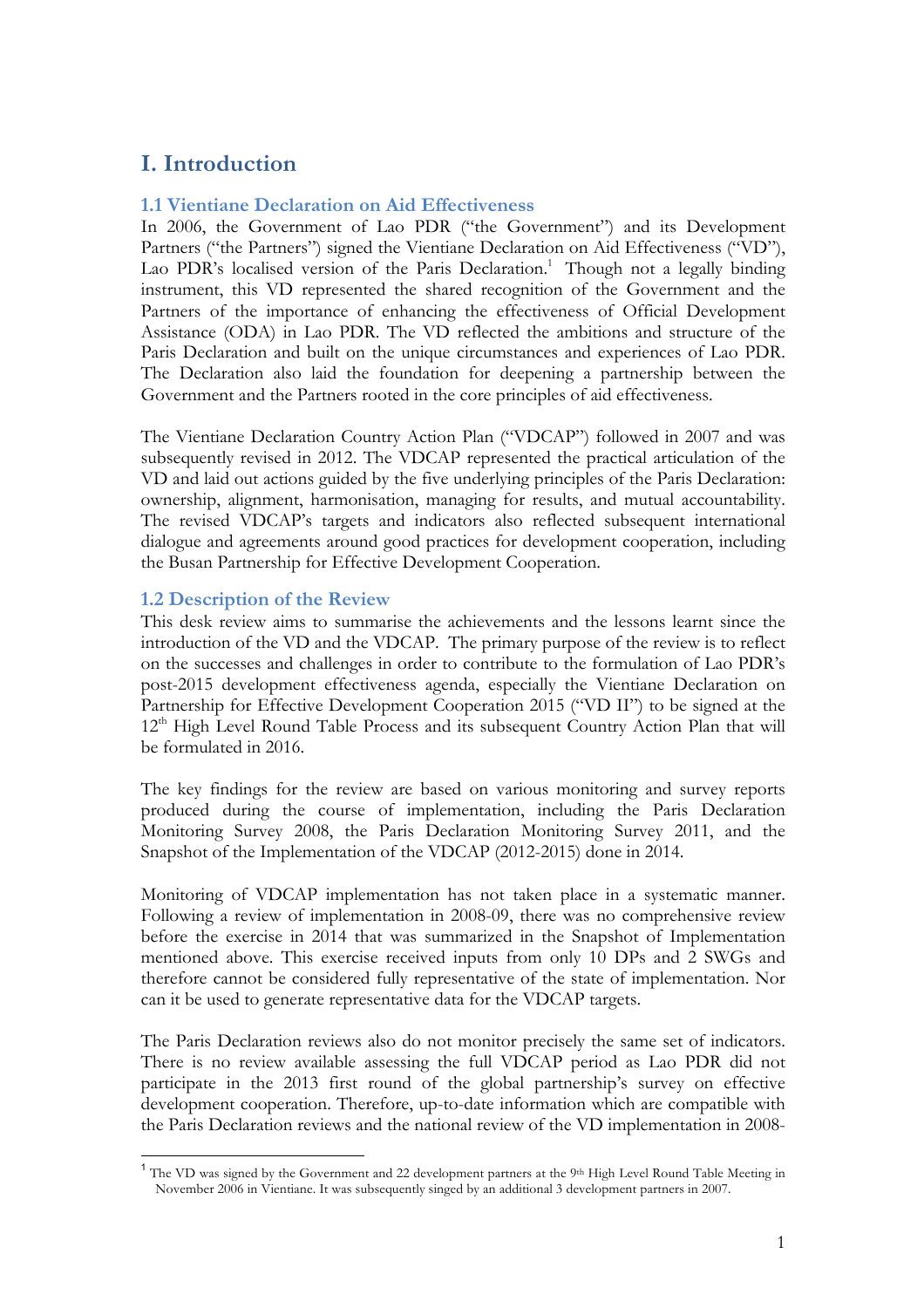2009 is not available. As a result, there is not a clear monitoring framework that assesses progress over time. The need for more systematic monitoring is one of the lessons going forward.

Nevertheless, this review aggregates information on key aspects of the available assessments to help give a better understanding of progress and challenges in implementing VD and VDCAP. It includes an overview of the five main principles guiding the VD and details examples of progress, challenges, and lessons learnt to help inform the follow up development effectiveness agenda "The Vientiane Declaration on Partnership for Effective Development Cooperation 2015."

#### **1.4 Supporting Documents**

The key supporting documents reviewed for this assessment include:

- Paris Declaration Monitoring Survey 2008
- Paris Declaration Monitoring Survey 2011
- A Snapshot of the Implementation of the VDCAP (2012-2015)
- Vientiane Declaration on Aid Effectiveness (2006)
- Busan Partnership for Effective Development Cooperation (2011)
- Foreign Aid Implementation Report (FAIR), Fiscal Year 2013/14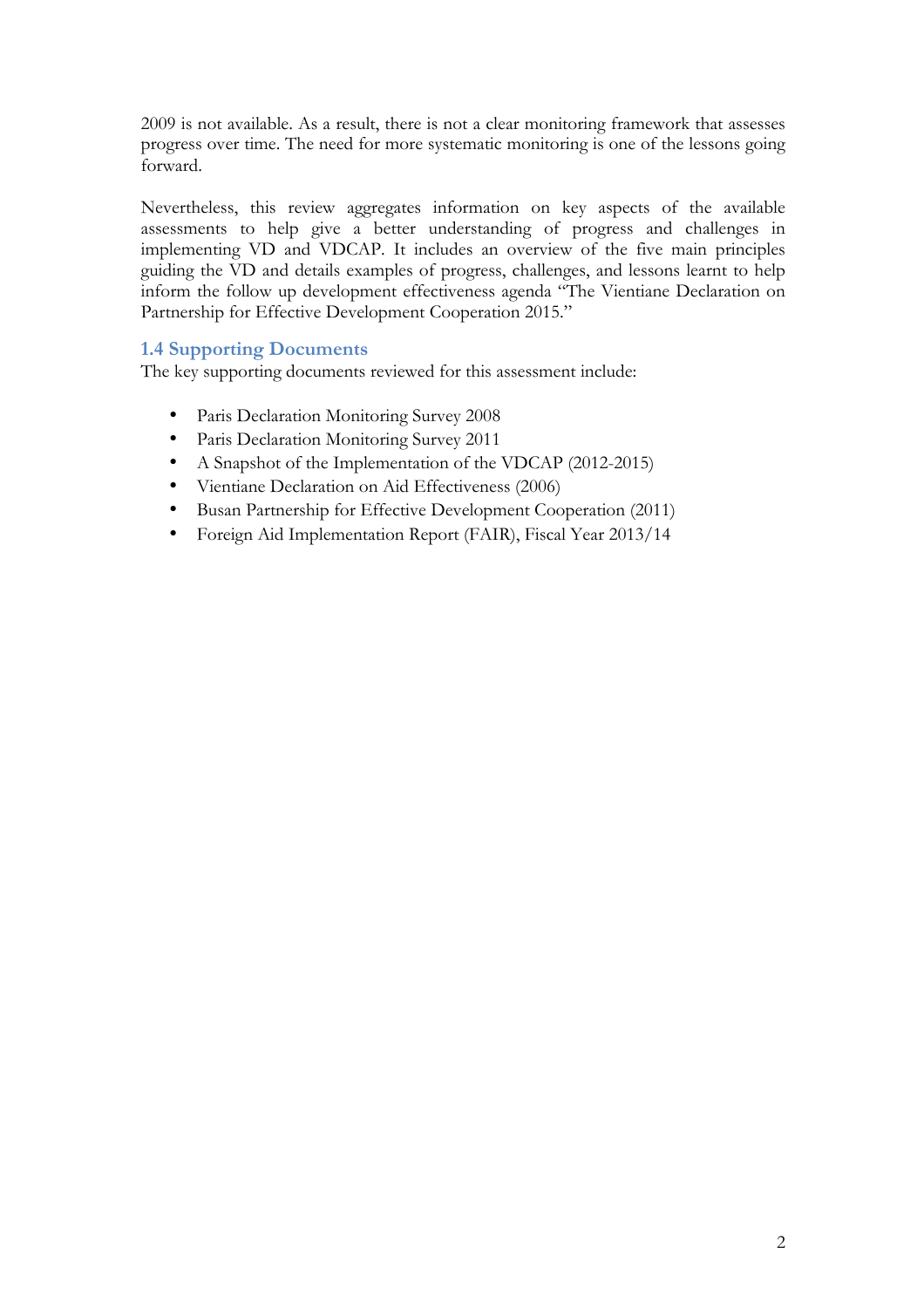## **III. Key principles, evidence of progress, and challenges in implementing the VD and VDCAP**

#### **3.1 Ownership**

In the context of the VD, ownership concerned how the Government carries out two inter-linked activities: exercising effective leadership over its development policies and strategies; and coordinating the efforts of various development actors working in the country.

#### **Evidence of national progress towards greater ownership**

- Within the VD I timeframe, three NSEDPs were produced in Lao PDR  $(6<sup>th</sup>$ NSEDP 2006-2010, 7<sup>th</sup> NSEDP 2011-2015 and 8<sup>th</sup> NSEDP 2016-2020). The formulation of these NSEDPs was considered to be more inclusive than previous years. In particular, other stakeholders such as International Non-Governmental Organizations (INGOs), Non-Profit Associations (NPAs), the private sector and donors have been involved and consulted. Government recognizes the need to have a wide range of stakeholder involvement to support planning and has increasingly expanded the range for more dialogue and consultation with both civil society and the private sector.
- The NSEDPs produced during the VD timeframe have also been linked to the Government's long-term vision and are consolidated from sectoral strategies. Specifically, the current NSEDP ( $7<sup>th</sup>$  NSEDP 2011-2015) and the upcoming  $8<sup>th</sup>$ NSEDP 2016-2020 provide a priority-setting framework which aims to be reflected in the budget via the Medium-Term Financial Framework (MTFF) and Medium-Term Expenditure Framework (MTEF).
- For the  $8<sup>th</sup>$  NSEDP (2016-2020), the Government has been taking care to ensure that its preparation is evidence based. It is set in the context of the Government's longer term planning and in particular the 10 year plan to 2025 and the 2030 Vision. These three strategic documents are being prepared simultaneously. For the first time, the  $8<sup>th</sup>$  NSEDP has also been designed as a results-oriented plan. The Plan's overall objective is derived from directions from the Party Resolution and the Government. <sup>2</sup> The Plan is also informed by a thorough analysis of what has been achieved in the 7<sup>th</sup> NSEDP to date (including reasons for successes and for the remaining challenges) and analyses of external issues.
- Since 2005, the creation of the SWG mechanism has also help improve collaboration between the Government and the Partners. Chaired by the relevant Government ministries, each SWG now plays a meaningful role in supporting the preparation of the sector development plans fed into the 7<sup>th</sup> and 8<sup>th</sup> NSEDP formulation and implementation, especially ensuring that sector priorities are reflected in national plans.

The overall objective has, at its core, graduating from LDC status. To achieve this core objective the 8th NSEDP was designed with three outcomes, each with a set of performance targets, achievements of which are necessary within the Plan period if the overall objective is to be achieved. The three outcomes are based on the three categories of assessment required for achieving eligibility for graduation from LDC status.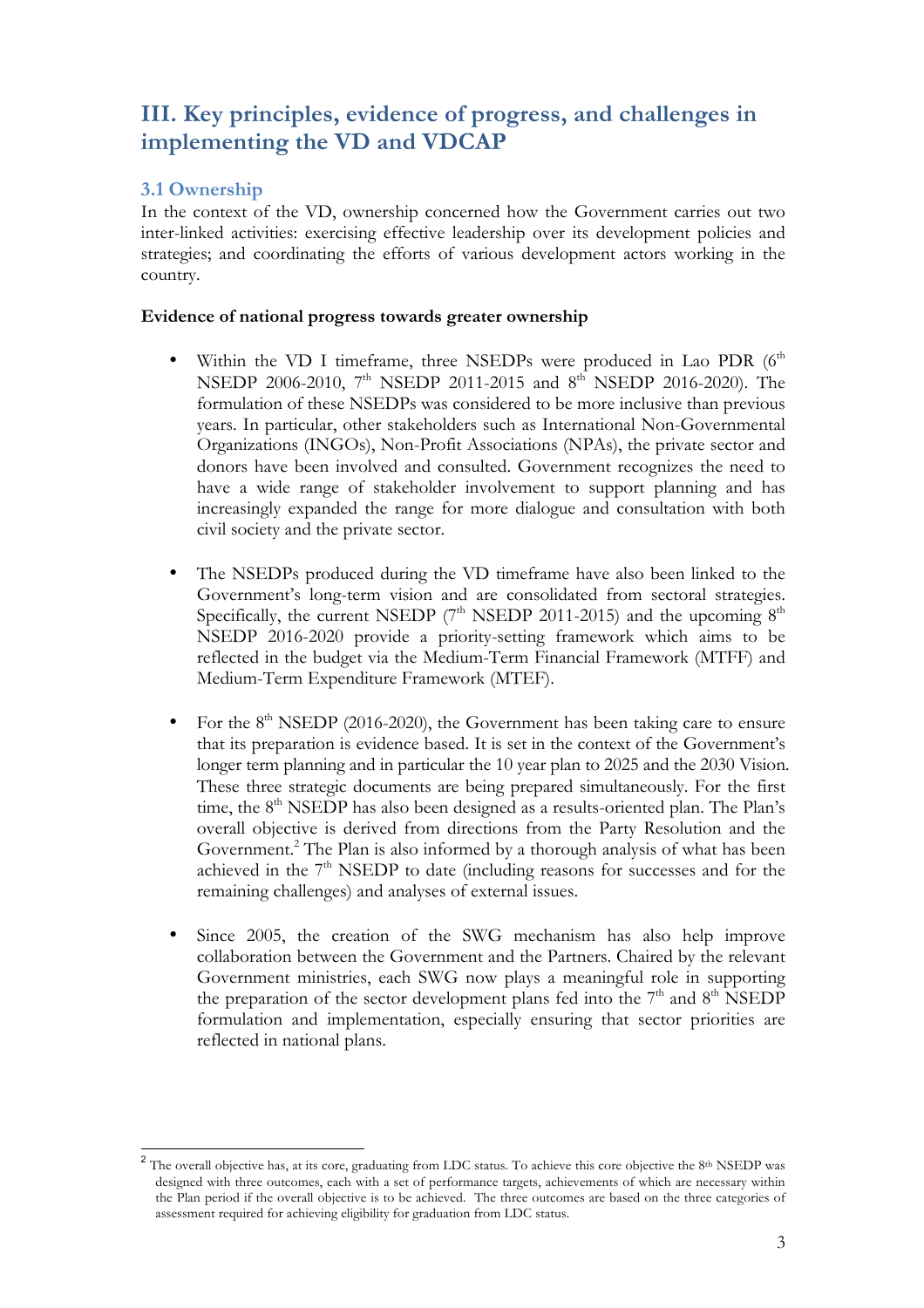#### **Implementation challenges and lessons learnt related to ownership**

- While there have been numerous positive developments related to the planning process, challenges remain in instituting broad-based and robust consultation mechanisms. Co-ordination structures and processes will need to be made more effective, including through further efforts to widen stakeholder participation to include INGOs, NPAs, south-south partners and the private sector. While these partners are invited to participate in and contribute to cooperation and planning initiatives and many report good cooperation with Government, especially at the local level, more space can be given to make sure these groups can make a more meaningful contribution to Lao's national development planning. There is also a difference in the level of involvement and participation of the different stakeholders, with INGOs having been more involved throughout the VD period in national development planning and NPAs only more recently and less systematically.
- It is also recognised that there is an under-investment in the core capacity of ministries to manage SWGs effectively. Resources from Partner supported projects and programmes could be reallocated to ensure that the overall coherence and coordination functions are adequately maintained. Those SWGs where there has been higher investment in staff and finance are seen as having been most effective.
- In addition to resource allocation, there are other improvements that can help make SWGs more effective tools of collaboration. For example, there is scope to improve coordination between Ministry of Planning and Investment (MPI) and line ministries to help ensure sector level inputs are systematically reflected in the NSEDPs. SWGs have also not always submitted timely sectoral progress reports. For example, the 2014 implementation review found that none of the 10 SWGs submitted progress reports by the DIC/MPI deadline. Monitoring at the sector level can also be improved as there the quality and consistency of SWG monitoring processes varies. Participation of other stakeholders such as INGOs, NPAs, South-South partners and private sector in SWGs also remains limited in some cases.
- Increased attention is also needed to further expand decentralisation and to develop aid coordination processes and mechanisms at the local level.

#### **2.2 Alignment**

For aid to be effective it should align with national development strategies and use and help strengthen capacity in national systems, such as those for procurement and public financial management.

The VD called for the Partners to align their support with the Government's aims and objectives. It also envisioned that Government—with support from the Partners would strengthen regulations and procedures, and that the Partners would increasingly use those strengthened regulations and procedures.

#### **Evidence of national progress towards closer alignment**

There is evidence of the Partners aligning strategies and programmes with the NSEDP. For example, all respondents in the 2014 review stated that their strategies and programmes were aligned with the NSEDP.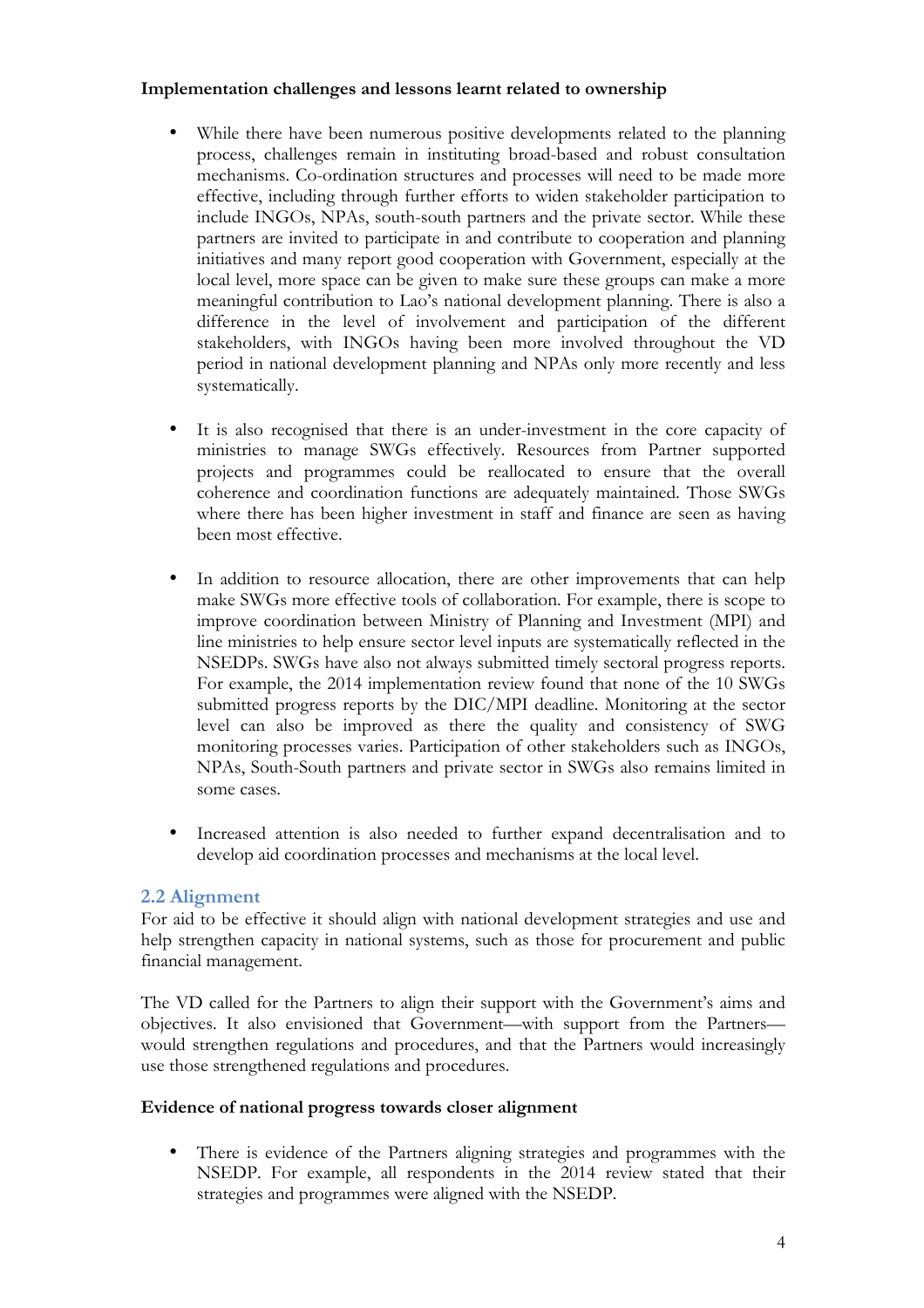- The Government is working toward the improvement of public sector management, initiatives that can help enhance Partner confidence in using national systems. An anti-corruption law was approved by the National Assembly and the Government is implementing a Governance and Public Administration Reform Program which focuses on four priority areas: public service reform, people's participation, rule of law and sound financial management. Within this programme, the Government is taking several strategic steps to strengthen the machinery of administration, including establishing a National Civil Service Training and Development Framework and National Training Curriculum, which draw lessons from an in-depth review of capacity building activities with all segments of the Government.
- Progress has also been made reinforcing public financial and audit regulatory frameworks. The Public Finance Management Strengthening Programme commenced in 2005 has contributed to substantial progress in overall public financial management. Implementation of a budget law has resulted in changes in the central-local fiscal relations as well as clearer revenue and expenditure assignments. An independent auditor general has recently been established which reports directly to the National Assembly, enhancing transparency in the oversight functions of the State Audit Office and National Assembly. Lao PDR received a rating of 3.5 on the quality of the national public finance management system as measured by the World Bank in 2013 and 2014 — an improvement from 2.5 in 2005.
- In terms of the national procurement system, the Government fully recognises the importance of implementing an effective public procurement framework and has introduced capacity building and monitoring measures in the Public Finance Management Strengthening Programme to address procurement capacity limitations. Currently, standard bidding documents and a procurement manual have been developed and the guideline mandates their use has been disseminated to all public procurement entities.
- Standard Operating Procedures (SOPs) for ODA funded projects are under review and are expected to be finalized and fully operational by 2016. There has also been a discussion over the development of a Financial Management Manual for ODA funded initiatives which will cover budgeting, accounting, internal control, disbursement, reporting an auditing requirements and other related procedures. This manual, in conjunction with the ODA SOP manual, will form the primary procedural platform for driving increased adoption of national system by development partners.
- Efforts by the Partners to untie aid is usually a policy decision taken at donors' headquarters and cannot generally be influenced at the country level. The Lao Government therefore has no mechanism in place to monitoring the percentage of aid that is untied. However, the Government has strongly advocated for a reduction of untied aid through discussions with individual donors. According to the OECD-DAC, in 2013<sup>3</sup>, 83% of aid to all countries was untied. Among Lao PDR's main bilateral assistance providers, Australia untied 100 percent of its ODA, Germany 98 percent, Switzerland 98 percent, and Japan 89 percent.

<sup>&</sup>lt;sup>3</sup> This is the latest information on untied aid to Lao PDR. The data on untied aid for Lao PDR will be available in 2016.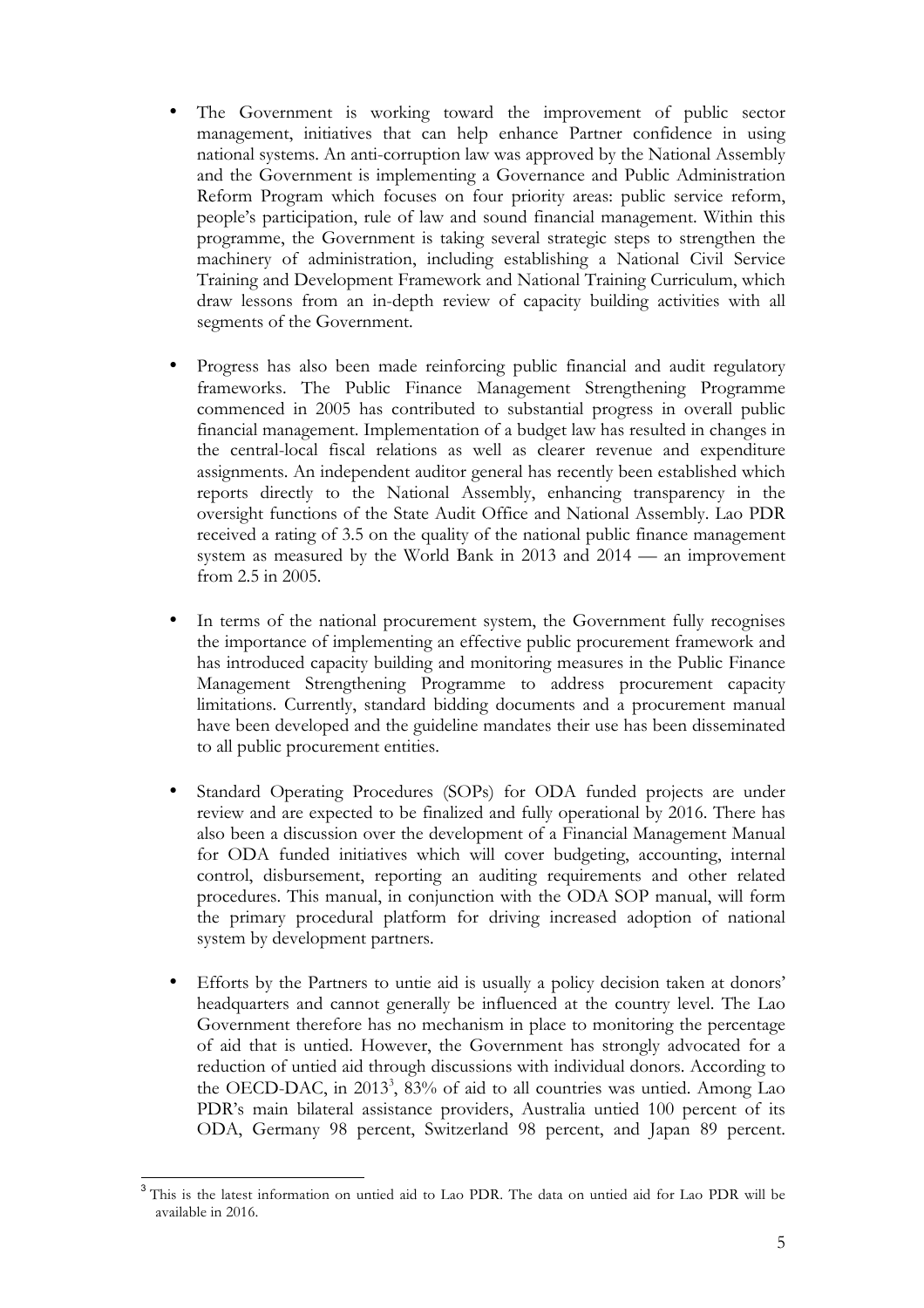Korea, meanwhile, tied 62 percent of its total ODA.<sup>4</sup> Lao PDR does, however, receive a good share of resources in non-ODA flows that is likely to be tied.

#### **Implementation challenges and lessons learnt related to alignment**

- Despite extensive reform initiatives, more progress is needed to further strengthen implementation capacity and coordination mechanisms for the Public Finance Management Strengthening Programme (PFMSP). There is a need for further Government efforts to develop comprehensive and transparent reporting on aid/its use and the transparent national budget to help the Partners align aid flows with national development priorities. Progress on PFMSP has been slowed due to limited financial resources and implementation capacity.
- In particular, more effort is needed to accelerate the work to improve revenue and budget systems for addressing the challenge of low levels of domestic revenue and the difficulties in aligning public expenditures with the national development plan and related limited capacity for implementation.
- Aid management is crucial to achieving greater progress towards alignment. Different aid modalities have different implications for putting aid on budget. However, limited management capacity for a central ODA database (Aid Management Platform - AMP) has made it difficult to predict, track and align ODA behind national priorities. To ensure further effective development cooperation in this regard, it is important that the AMP, and especially the quality of its data, is strengthened. For example, data from the AMP on the share of assistance on budget was not available for the 2014 assessment. In particular, if the usefulness of the AMP is well articulated, relevant stakeholders are more likely to commit to provide accurate, standardised and regular inputs to the AMP. The Government could commit to develop and implement quality assurance mechanisms. Therefore, more analytical work is required in this area, especially on the regulatory requirements to report on all ODA (irrespective of whether it passes through Government or through other channels). A full comprehensive study/review on the requirements of all stakeholders and the quality of information on aid flows would help.
- Concerns also remain among the Partners regarding the reliability of country PFM systems and have limited their use by the Partners. The Government is examining additional ways of establishing coordinated systems for procurement capacity building and the monitoring of procurement performance and outcomes. However, substantial reforms need to be undertaken in order to improve the quality of procurement systems to ultimately increase confidence in national systems.
- Reasons for slow adoption of country systems include weak capacity of line ministries in budget execution and financial reporting. In some cases the Government systems are not fully functional and both Government and Partners lack confidence.
- The use and strengthening of country systems should be placed within the overall context of national capacity development for sustainable outcomes. To ensure the use of country systems, the Government and the Partners will need to jointly

<sup>&</sup>lt;sup>4</sup> Data taken from OECD-DAC data on tying status. Data is only available for partners at the global level and is not available specifically for ODA to Lao PDR.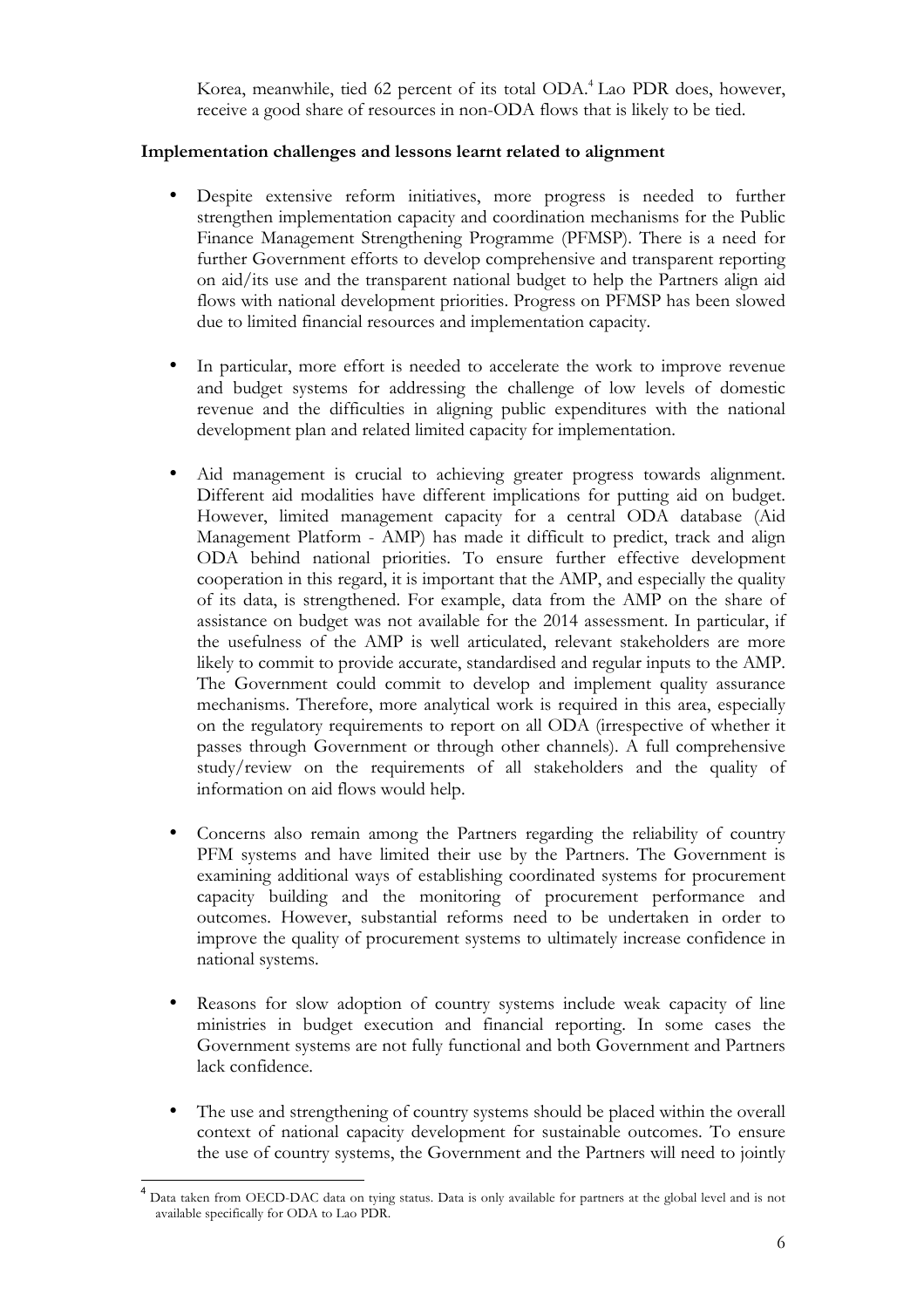assess key country systems, using mutually agreed diagnostic tools. Based on the results of these assessments, a decision could be made to decide on the extent to which the Partners can use country systems.

- There is a perception among some key stakeholders that parallel PIUs ensure a stable mechanism for accountability, provide greater flexibility and enable government project officials to take risks and be innovative, which would not otherwise be possible within a Government structure.
- Regarding the predictability of assistance, it is important to ensure accuracy of ODA dataset. This requires major efforts to collect, analyse and report on overall aid picture in the country. Bearing in mind that accurate ODA figures can actually lead to higher level of aid predictability.

#### **2.3 Harmonisation and Simplicity**

Harmonisation of aid delivery procedures and the adoption of common arrangements help reduce duplication of procedures and lower the transaction costs associated with aid management.

To support harmonisation, the VD focused on the Government and the Partner efforts to increase the use of common arrangements, including through Programme Based Approaches (PBAs); the conduct of joint missions and coordination of analytical work; and the decentralization of decision-making authority to country offices.

#### **Evidence of national progress towards harmonisation and simplicity**

- Some of the basic building blocks of PBAs are currently in place. For instance, comprehensive sector or programme strategies have been developed and progress has been made towards PBAs in sectors such as UXO, trade and private sector, education, health, agriculture and rural development, governance, agriculture and public financial management. According to the 2014 assessment, ODA disbursed through PBAs was around 79 million for partners reporting.
- In addition, efforts to establish a joint and coordinated sector work programme have been made. There are some well-advanced PBAs in Laos and show significant progress for example Poverty Reduction Support Operation (PRSO), Public Expenditure Management Strengthening Programme (PEMSP), Education for all and other sectors such as education, food and nutrition security, health, public financial management, and UXO. The Northern Uplands Development Programme also provides an example where the government and four DPs test out how PBA works both at the national and local level. It is difficult to demonstrate the impact of PBAs in Laos, since these processes are still in their early stage. Currently, a national framework for a PBA application in Lao PDR has been under formulation which could be finalized in 2016. The Government also adopted the SWG coordination mechanism to initiate the development of sector-level analytical work.
- Efforts to coordinate and facilitate joint missions have mainly taken place within 'like-minded' groups of donors, for example within the European donors' group, IFIs or UN agencies. Co-ordination has been based around joint programming and joint portfolio review. For the 10 Partners responding to the 2014 assessment, about 70 percent of missions were conducted jointly, a significant increase from 2010.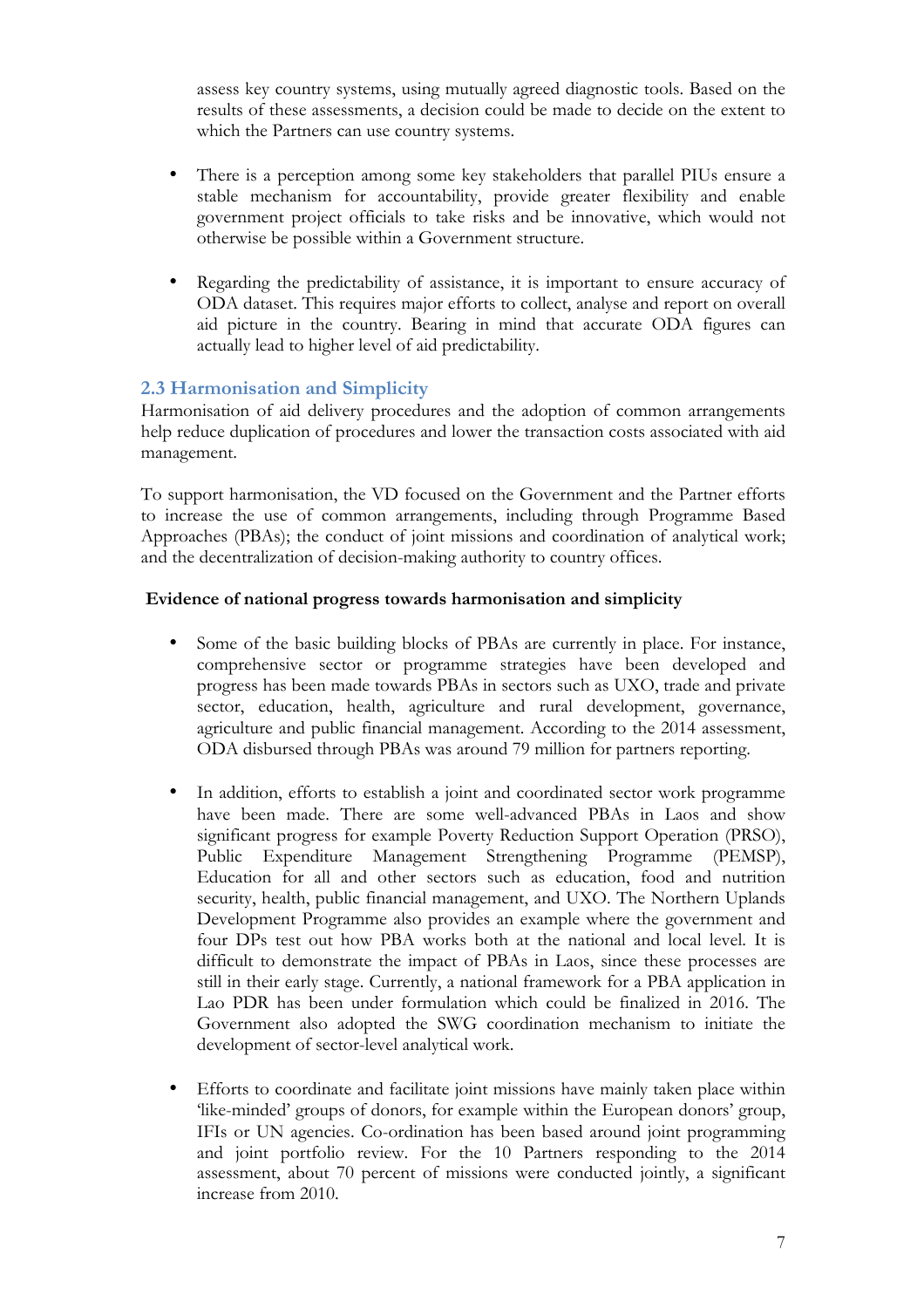#### **Implementation challenges and lessons learnt related to harmonisation and simplicity**

- There are many different approaches and modalities that can make more wide use of PBAs, and harmonization takes place at various levels. At one level, the partner country is responsible for defining clear, country owned programmes (e.g. a sector programme or strategy) and establishing a single budgetary framework that captures all resources (both domestic and external). At another level, the Partners are responsible for taking steps to use local systems for programme design and implementation, financial arrangement, monitoring and evaluation. Finally, the Partners and donors are jointly responsible for donor coordination and the harmonization of donor procedures.
- Currently, line ministries, the Partners and other stakeholders in Lao PDR do not share a common understanding of PBAs. A 2009 study on the implication of PBAs highlighted that rapid moves towards PBAs should not be attempted lightly, but that discrete steps can be taken to align donors' policies and financing behind nationally owned sector strategies. The key challenge, however, is to develop a broad common understanding of PBA principles and opportunities.
- In order to reduce aid fragmentation, the Government recognises the benefits of more joined-up programming, co-financing and delegated cooperation arrangements - including the benefit of PBAs. However, actively promoting complementarity and a division of labour approach across sectors has not yet been done in a coordinated manner. The SWG secretariats are also insufficiently resourced in terms of their ability to further facilitate this work.
- In light of the modest increase in the use of PBAs in Lao PDR, further efforts will be needed. Specifically, clear and well-defined criteria for the development of PBAs and Sector Wide Approaches (SWAps) based on the OECD-DAC guidelines need to be documented and tailored to the Lao conditions in order to ensure the common understanding across stakeholders. SWG could be a platform to promote PBAs and SWAps.
- The SWGs are an appropriate mechanism to ensure relevance and coordination of analytical work. Therefore, one of the indicators/outputs of each SWG should be contributing to the efforts of joint analytical work in support the implementation of the  $8<sup>th</sup>$  NSEDP. The use of a web-based information exchange portal may be used to facilitate the joint analytical work and research. According to the 2014 implementation assessment, approximately 43 percent of analytical work was conducted jointly during the period of the VDCAP, reflecting the space for more progress.

#### **2.4 Managing for Results**

Better development outcomes are supported when the Partners and the Government manage resources according to well-defined results, measure progress towards those results, and use the subsequent evidence to inform decision-making. The VD explicitly recognized the importance of results-based management and focused on joint efforts to adopt high quality results-oriented frameworks.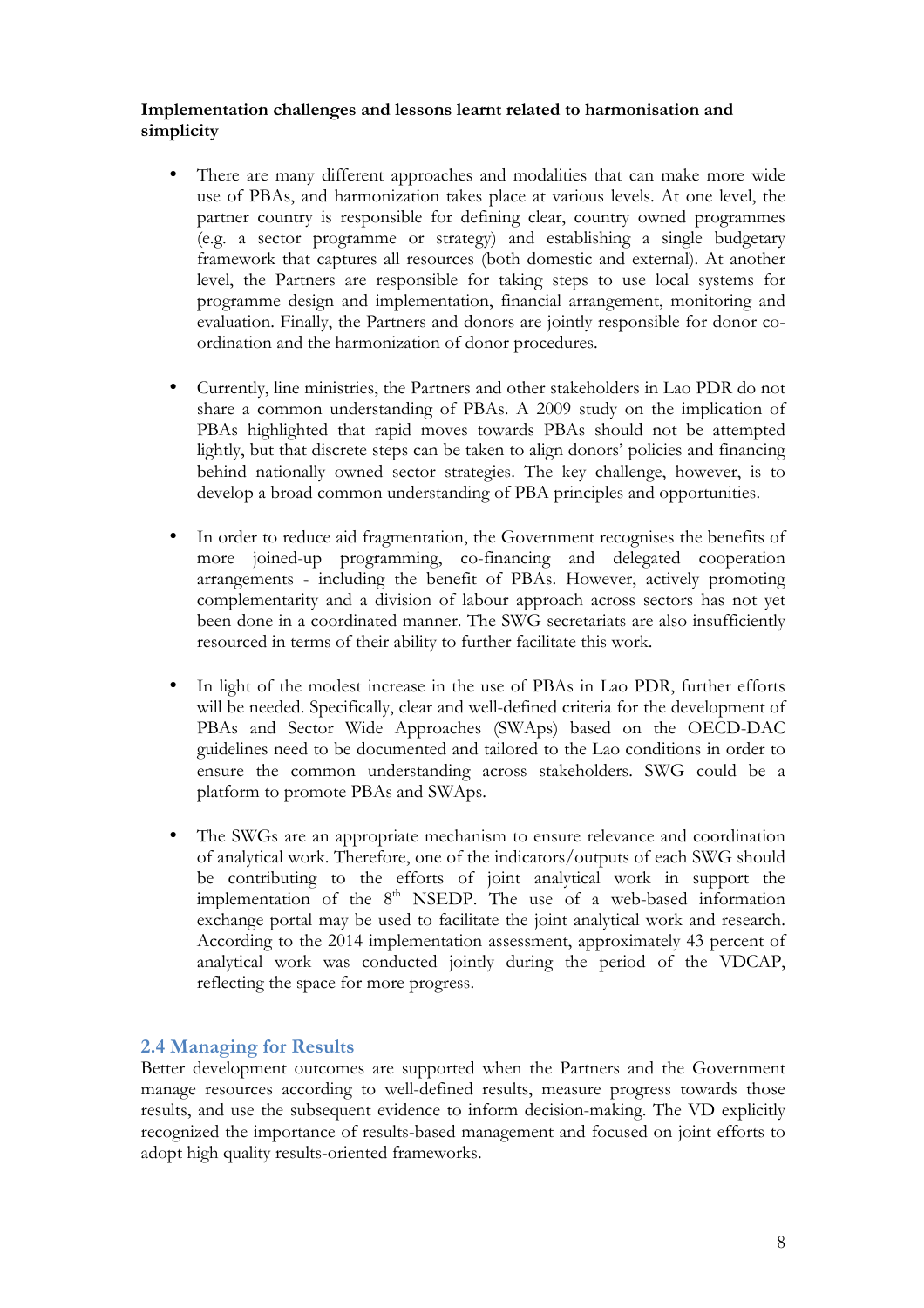#### **Evidence of progress towards stronger management for results**

- Coordination of the Monitoring & Evaluation (M&E) framework has now been carried out in a more systematic manner, led by MPI. In particular, the national M&E system tracks NSEDP input, output and outcome indicators, which are a part of the sector ministries' work plans.
- From the experience of the  $7<sup>th</sup>$  NSEDP, reporting on key national development results has been done on a regular basis. Currently, MPI collects periodic reports (monthly, quarterly, semi-annual and annual) from line ministries, central and sub-national agencies (provinces, districts and villages) to gather information on progress. Summary reports are then produced for submission to the government and the National Assembly, as well as for discussion in the SWGs and presentation at the Round Table Meetings (RTMs) and the annual Round Table Implementation Meetings (RTIMs).
- A comprehensive review of national statistics systems was conducted in 2007 and based on this work the government has adopted a national statistics strategy. A technical assistance framework is now in place to replace support that was phased out by Sweden in 2010.
- Since 2006, a comprehensive review of  $6<sup>th</sup>$  and  $7<sup>th</sup>$  NSEDP ( $6<sup>th</sup>$  NSEDP mid-term review and 7<sup>th</sup> NSEDP mid-term review) and MDGs (2008 and 2013 MDGs reports) was conducted. Their findings have be tabled at RTIMs and RTMs. The review has served as a valuable tool for realigning and refocusing efforts for the NSEDPs in different periods, whilst providing valuable recommendations direction for the  $8<sup>th</sup>$  NSEDP preparations.
- The AMP was launched in 2012 and later added new features, including a public portal and geo-coding capabilities to support more accessible planning and research.

#### **Implementation challenges and lessons learnt related to managing for results**

- To ensure that the Government and all stakeholders in Lao PDR work towards common development results, transparent national results frameworks and platforms will need to be adopted as a common tool among all concerned actors to assess performance. They should be based on a manageable number of output and outcome indicators drawn from country's development priorities and goals.
- In this regard, using additional frameworks and the introduction of performance indicators that are not consistent with national development strategies should be avoided. At the same time, greater efforts are urgently needed to address issues of technical and human capacity for collating, processing and analyzing robust data.
- As mentioned earlier, monitoring of VDCAP implementation has not been taken place in a systematic manner. There was not a comprehensive review from 2009 to the exercise in 2014. The recent exercise also received inputs from just 10 DPs and is not therefore representative of the state of implementation. As a result there is not a clear monitoring framework that assesses progress over time and the need for systematic monitoring is one of the lessons going forward.
- The AMP has not always been maintained in a timely manner. While most DPs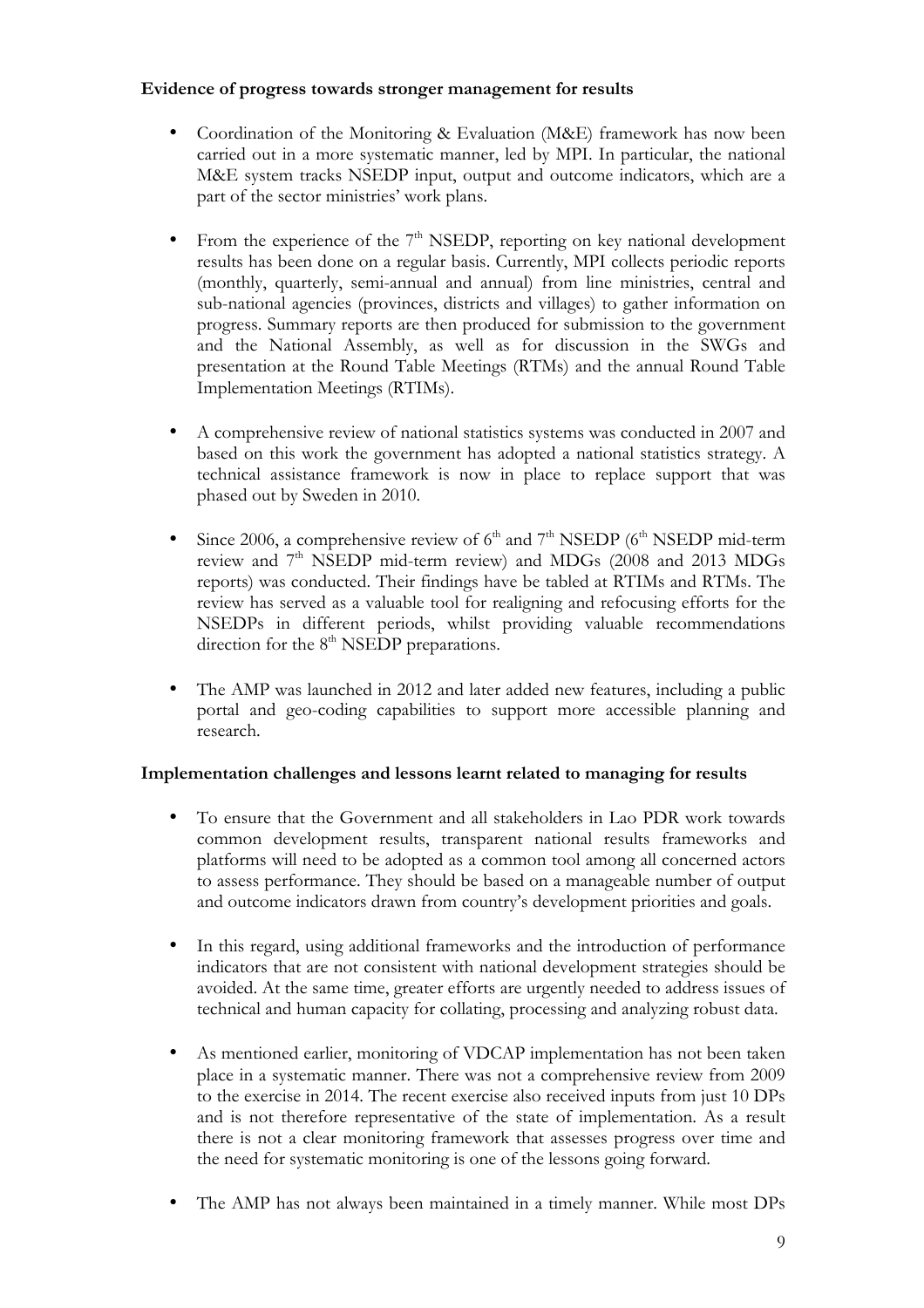have assigned DFAs for entering ODA data into the AMP, functionality issues and communications shortages have led to the lack of regular updating of data. For example, though there were four training sessions when the AMP was launched there has been little systematic follow up. This limited up to date ODA data has limited the effectiveness of timeliness and usefulness of the annual Foreign Aid Reports. The result is that AMP is not fully up to date and does not always align with other data sources, including OECD-DAC.

#### **2.5 Mutual Accountability**

Mutual accountability in the context of the VD was largely centered on the mutual responsibility of the Government and Partners to provide inputs to and take part in assessments of the implementation of the national development effectiveness agenda through the RTP. It also called for efforts to increase collaboration around the implementation and assessment of progress of national development plans and the timely sharing of information on aid flows.

#### **Evidence of progress towards stronger management for results**

- Within the RTP, the high-level Round Table Meetings (RTMs) take place every three to five years. The interim (annual) Round Table Implementation Meetings (RTIMs) provide government and donors with the opportunity to review progress of NSEDP implementation as well as to discuss about critical emerging issues. The mechanism is complemented by SWG, which stimulate substantive dialogue on progress and development plan at sector and provincial levels, respectively.
- The RTP has become more inclusive over time. In 2010, representatives from INGOs and NPAs were invited to the 10<sup>th</sup> HLRTM for the first time and have participated ever since. There has also been an effort to involve the private sector through the Lao Business Forum—though there is a need to improve linkages in terms of logistics and substance. The RTP has also become more inclusive of local authorities, including through provincial consultations since 2008 to ensure the understanding of the local authorities on key issues. All SWGs have also reported that sectoral progress reports have included consultations with a range of stakeholders.
- Lao PDR's introduction of the VD and VDCAP were assessed to have been strong mutual accountability mechanisms. The VD represents a common consensus and understanding between government and Partners in achieving aid effectiveness and national development goals.
- Lao PDR is notably engaged in a regional Joint Initiative on Mutual Accountability (along with Cambodia, Viet Nam) organised in September 2009, which is considered to be a model for south-south capacity development and for promoting mutual accountability at both the country and regional levels.

#### **Implementation challenges and lessons learnt related to mutual accountability**

• Mutual accountability for results should be at the centre of the shared agenda where clearly defined commitments on both sides (the Government and the Partners), the rules of engagement and how progress will be monitored can be included. In this regard, to hold each other accountable, vision and priorities for aid management and how aid fits into its broader development efforts should be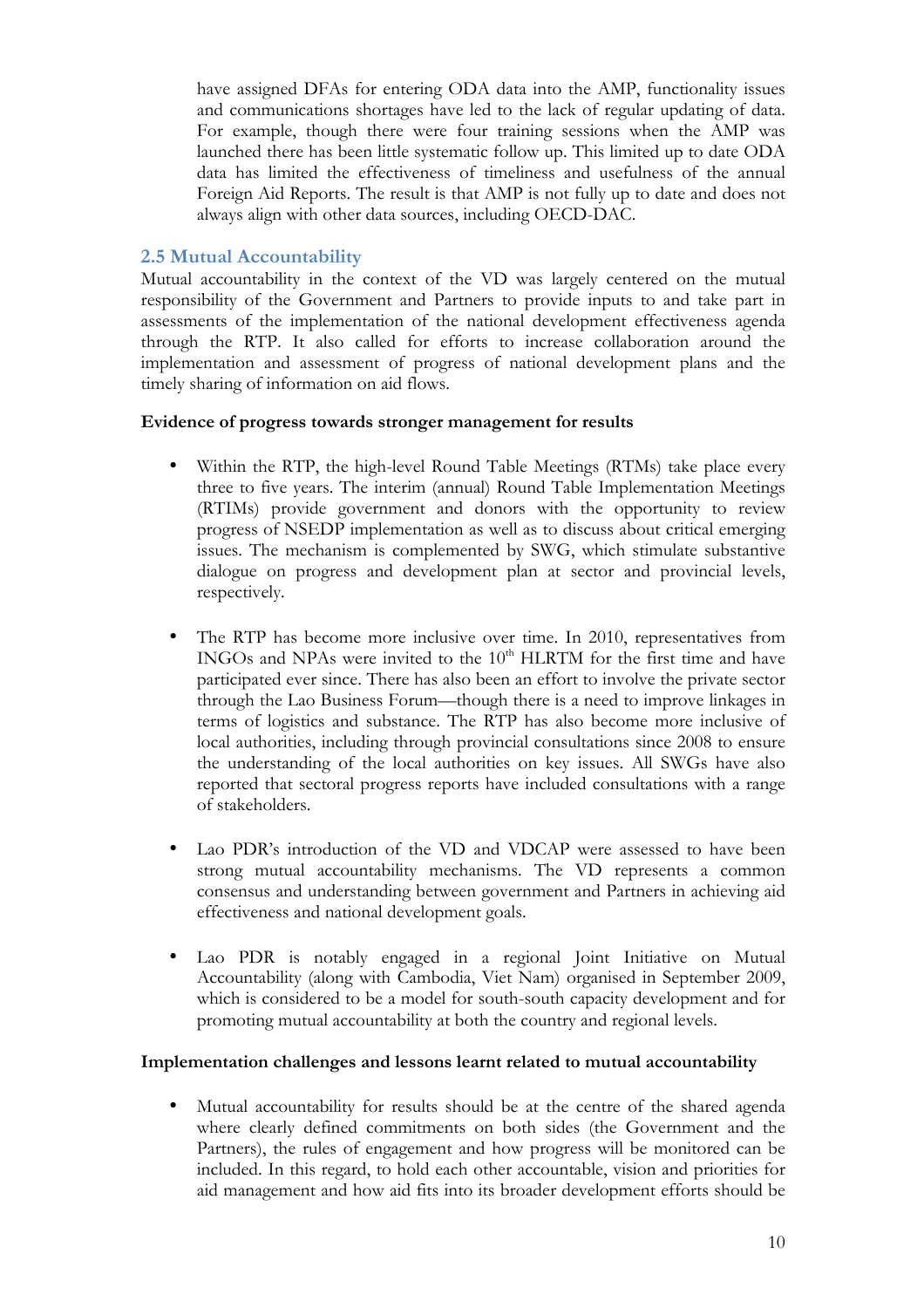clearly spelt out. This could be contained in an aid policy document, a joint assistance strategy or another tool that identifies the Government's priorities on how donors should engage.

- To ensure greater mutual accountability, the Government and its stakeholders will need to work together to increase the predictability and transparency of development financing. To this effect, there is a need to rethink what aid should be spent on and how, in ways that are consistent with agreed international rights, norms and standards, so that aid catalyses development. Both the Partners and the Government recognise that aid is only part of the solution to development. The shift from aid effectiveness to the challenges of effective development calls for a framework and predictable plans for not only aid but other forms of cooperation.
- Transparency is a powerful ingredient for mutual accountability and there is space for both sides to enhance timely information sharing. Comprehensive information on aid activities is crucial for the Government and the Partners to monitor aid effectiveness and plan development. Limited transparency at the country level limits the extent to which the partners can hold each other to account for mutual commitments. On the Partner side, providing regular, accurate and timely information on aid activities is an important step to contribute to transparency and mutual accountability.
- Since inputs to sustainable development extend well beyond financial cooperation to the knowledge and development experience of traditional donors. South - South and triangular cooperation have the potential to transform policies and approaches to service delivery by bringing effective, locally owned solutions that are appropriate to country contexts. Also, it is important for a better enabling platform for the private sector to participate in the design and implementation of development policies and strategies to foster sustainable growth and poverty reduction. At the same time, it is important to accelerate and deepen the implementation of the national commitment to strengthen the role of parliaments in the oversight of development processes, including by supporting capacity development backed by adequate resources and proper plans.
- It is important to assure that mutual accountability supports rather than undercuts domestic accountability institutions. But domestic accountability and mutual accountability can reinforce each other. For instance, one way of linking mutual and domestic accountability is to support meaningful and adequate involvement, as appropriate, of domestic stakeholders in joint technical working groups, budget support reviews, sector reviews, and monitoring of national development strategies and aid policies. Despite progress in widening participation to a broader group of stakeholders, there is still room to enhance substantive engagement by diverse stakeholders—including in the RTP.
- Mutual accountability is unlikely to be achieved through one mechanism or forum but instead requires an integrated network of relationships, commitments and accountability systems. Country performances are often scrutinised extensively in various sector and budget review processes where there is little or no room to discuss donor performance and behaviour. Partners can engage at different levels to make the partnership more mutual.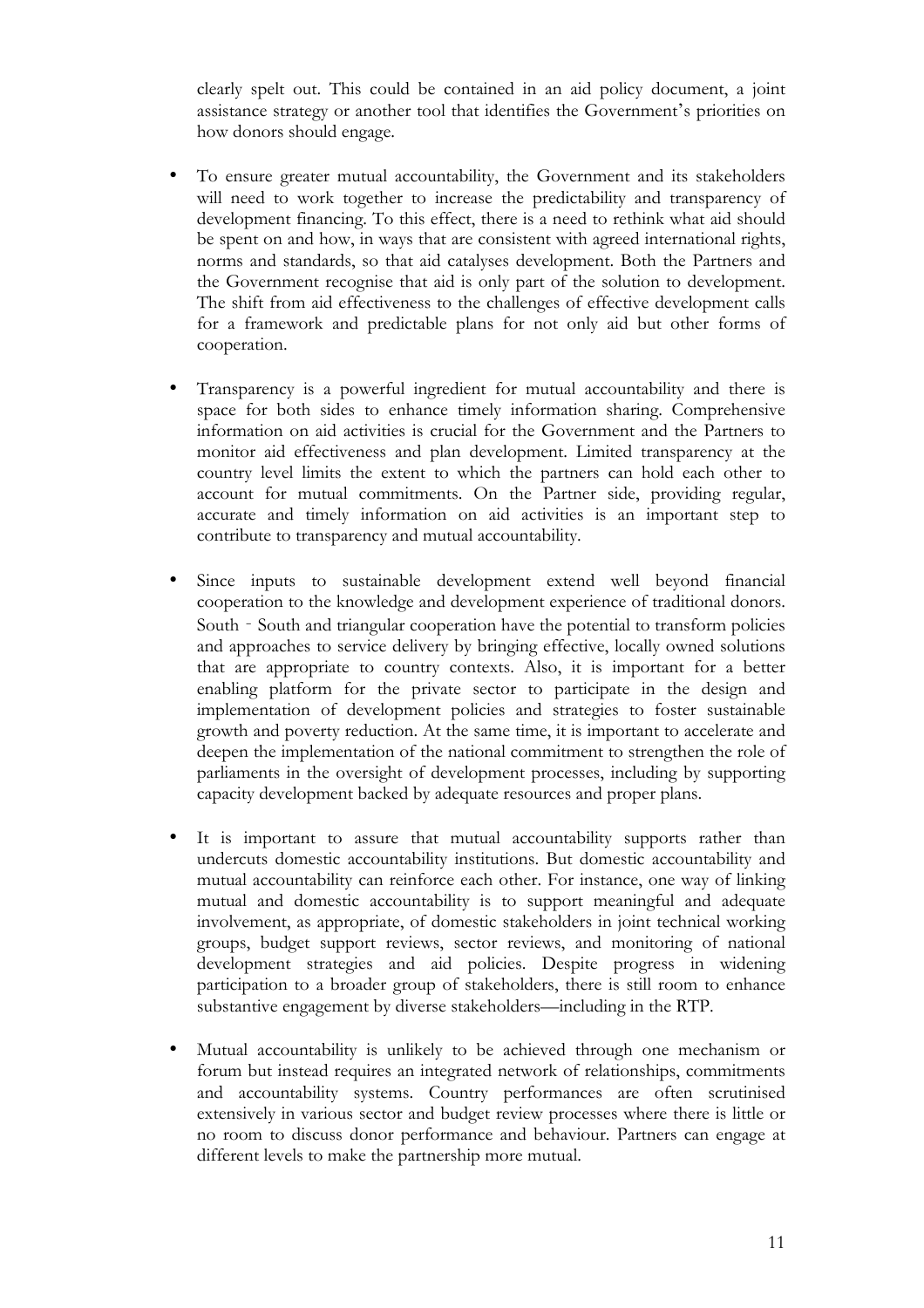### **III. Conclusion**

In conclusion, Lao PDR has made much progress towards a number of its national goals to increase aid effectiveness. The VD and VDCAP can be seen as having, overall, made an important contribution to the development effectiveness agenda in Lao PDR across each of the guiding principles.

- **Ownership.** NSEDP formulation have been more inclusive and has involved consultation with a wider range of stakeholders. The national plans have also been more closely linked to the Government's long-term vision and sectoral strategies, including through the SWG mechanism.
- *Alignment*. There is evidence of the Partners aligning more closely their strategies and programmes with the NSEDP. Government is also working toward the improvement of public sector management, initiatives that can help enhance Partner confidence in using national systems.
- *Harmonisation.* Some of the basic building blocks of PBAs are currently in place and some comprehensive sector or programme strategies have been developed. Efforts to coordinate and facilitate joint missions have also taken place, including joint programming and joint portfolio review.
- *Managing for results*. Coordination of the M&E framework has now been carried out in a more systematic manner, especially the national M&E system to tracks NSEDP input, output and outcome indicators. Reporting on key national development results has also been done on a more regular basis and comprehensive reviews of NSEDPs have been conducted and tabled at RTIMs and RTMs.
- *Mutual accountability*. The RTP has provided the Government and the Partners with the opportunity to review NSEDP implementation as well as to discuss about critical emerging issues and has become more inclusive over time, both for more stakeholder participation and for expansion to the local level. Lao PDR is notably engaged in a regional Joint Initiative on Mutual Accountability (along with Cambodia, Viet Nam).

But Lao PDR also recognises that much progress still needs to be made. The country is facing challenges in each of the five key areas of the VD and further efforts are needed in the follow up development cooperation agreement and action plan in order to enhance progress. This desk review of Lao PDR's progress and achievements on aid effectiveness agenda has identified the lessons learnt and Lao PDR is already taking corrective action on several fronts to address the areas where the country is facing challenges.

• *Ownership.* While there have been numerous positive developments related to the planning process, challenges remain in instituting broad-based, robust consultation mechanisms. This includes further efforts to widen stakeholder participation to make sure these groups have the space to make a more meaningful contribution to Lao's national development planning. It is also recognised that there is an under-investment in the core capacity of ministries to manage SWGs effectively and other improvements that can help make SWGs better tools of collaboration. For example, monitoring at the sector level can also be improved as the quality and consistency of SWG monitoring processes varies. Increased attention is also needed to further expand decentralisation and to develop aid coordination processes and mechanisms at the local level.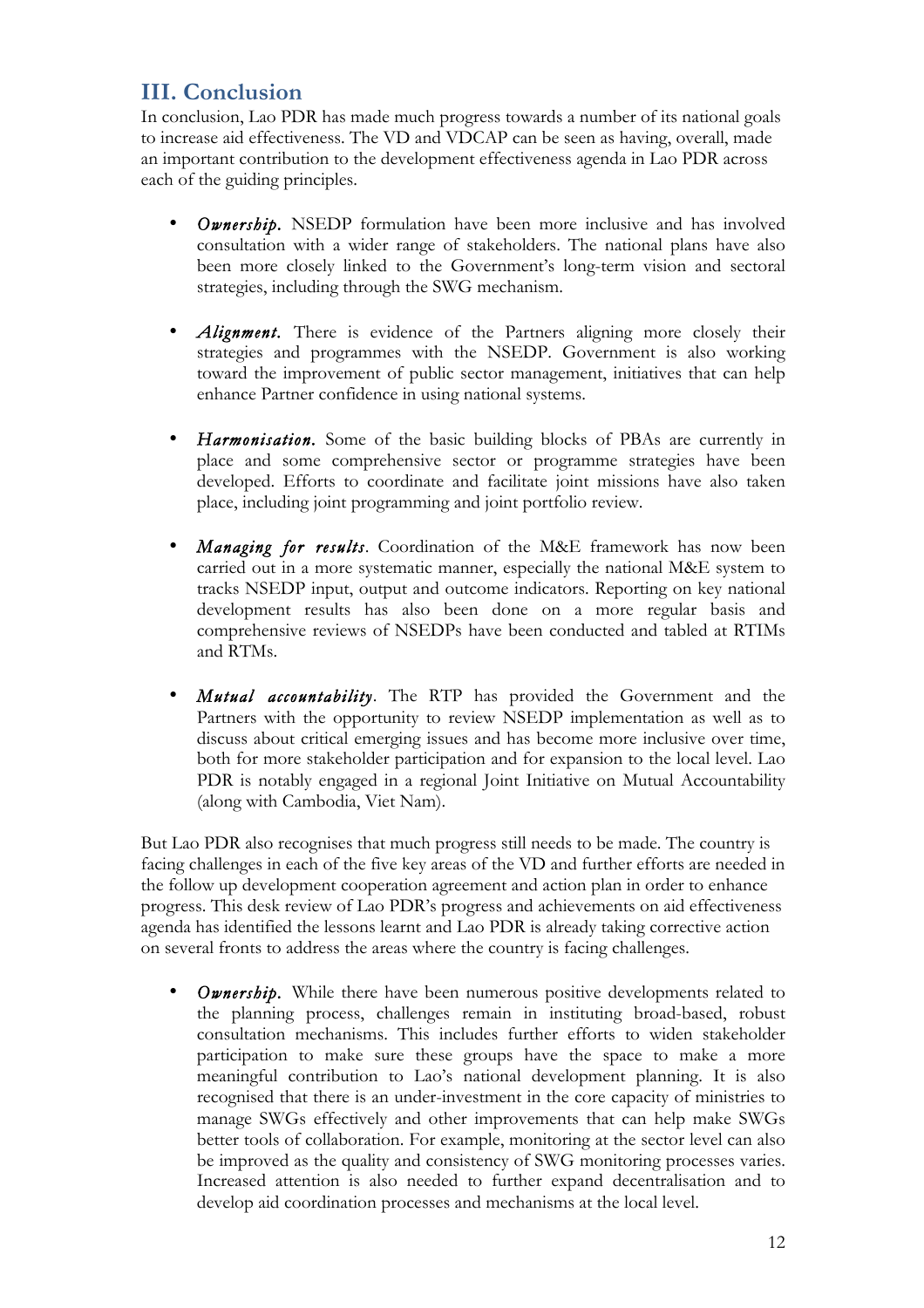- *Alignment*. More progress is needed to further strengthen public financial management and procurement to improve the likelihood of the Partner use. There is also a need for further the Government efforts to develop comprehensive and transparent reporting on aid and the national budget to help Partners align aid flows with national development priorities. To further these efforts, the Government and its Partners can jointly assess key country systems, using mutually agreed diagnostic tools and make decisions based on these assessments.
- *Harmonization*. The Partners and other stakeholders in Lao PDR do not share a common understanding of PBAs. Their use has been growing but is relatively low. Actively promoting complementarity and a division of labour approach across sectors has not yet been done in a coordinated manner and the use of joint programming and delegated cooperation arrangements can be increased. This includes for the amount of analytical work conducted jointly.
- *Managing for results*. To ensure that the Government and all stakeholders in Lao PDR work towards common development results, transparent national results frameworks and platforms will need to be adopted as a common tool among all concerned actors. The VDCAP was not monitored in a systematic manner and the follow up arrangement would be well served to both put in place a monitoring framework but also ensure its follow up in order to ensure accountability and implementation of agreements. Improvements to the AMP are also needed to ensure timely and accurate data.
- *Mutual accountability*. The Government and the Partners need to work together to increase the predictability and transparency of development financing. This includes the expansion from aid effectiveness to the challenges of effective development and the need for frameworks that comprise aid and other forms of cooperation. Both sides can also increase transparency and timely information sharing to enhance holding each other to account for mutual commitments. There is also room to explore expanding arrangements with new partners, including neighbours and through different forms of development cooperation. It is also important for an enhanced enabling platform for the private sector to participate in the design and implementation of development policies and strategies. Despite progress in widening participation to a broader group of stakeholders, there is still room to enhance substantive engagement—including in the RTP.

In addition to the VD core areas where additional progress is needed, the dialogue around development cooperation has evolved since the launch of the VD. A follow up partnership "The Vientiane Declaration on Partnership for Effective Development Cooperation" can build on additional areas of focus for development cooperation, especially those outlined in the Busan Partnership for Effective Development Cooperation. This includes greater inclusion of new actors, increasing transparency and public access to development cooperation information, South-South and triangular cooperation, and private sector for development. Developing a Country Action Plan with a limited set of indicators that can be monitored on a more regular basis than the VDCAP would ensure increased accountability by all partners.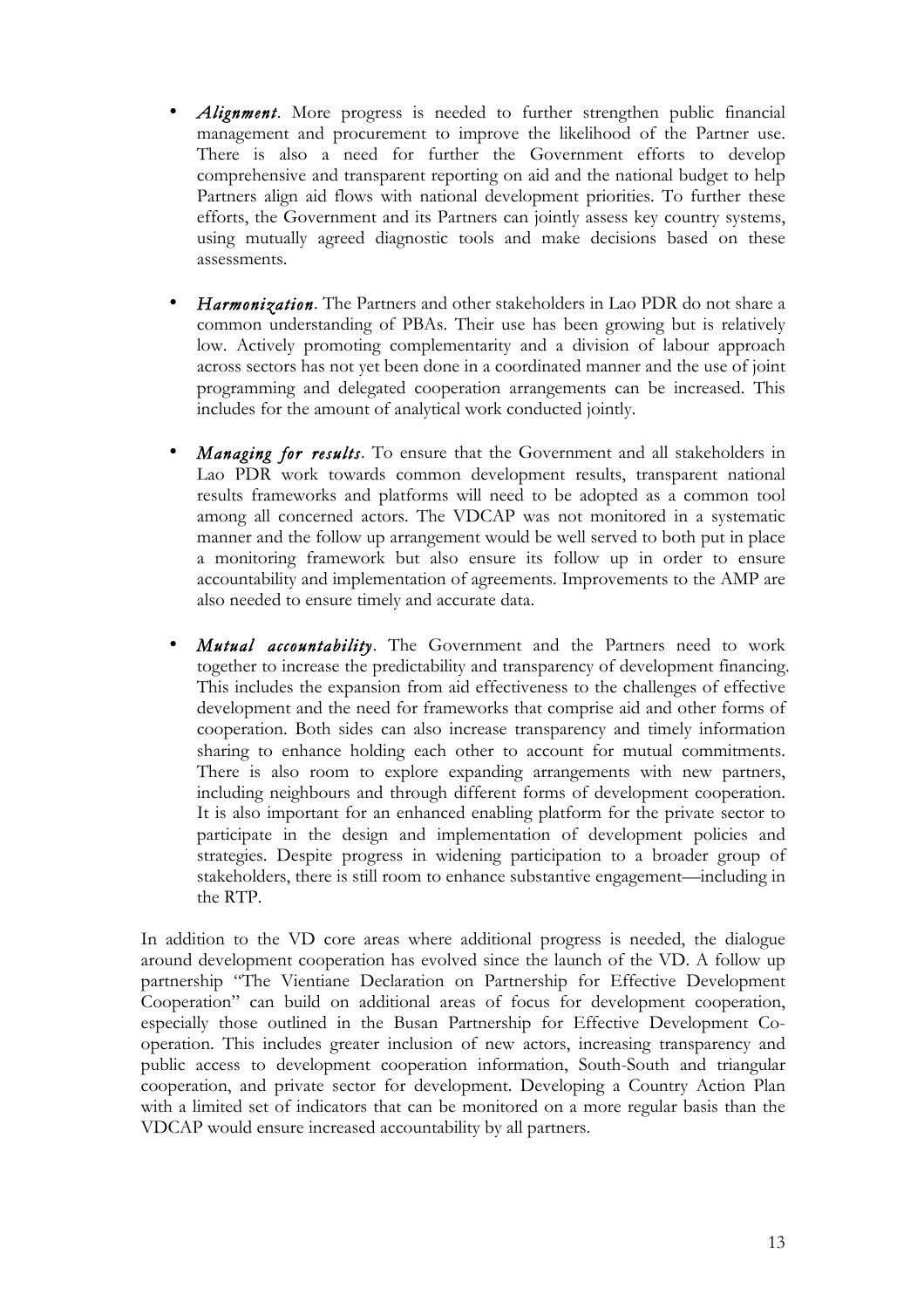# **Annex I: Summary of Paris Declaration Assessments**

| VD principles and key indicators corresponding to<br>the Paris Declaration                                                                             | 2006<br>Reference       | 2008           | 2011                    |
|--------------------------------------------------------------------------------------------------------------------------------------------------------|-------------------------|----------------|-------------------------|
| I. Ownership                                                                                                                                           |                         |                |                         |
| Indicator 1 - Operational development strategies                                                                                                       | $\mathcal{C}$           | $\mathcal{C}$  | B                       |
| (A country puts in place national development strategies with clear<br>strategic priorities. Rating based on the WB methodology ranking from<br>$A\_D$ |                         |                |                         |
| II. Alignment                                                                                                                                          |                         |                |                         |
| Indicator 2 – Reliable public financial management<br>(PFM) system                                                                                     | 2.5                     | 3.0            | 3.5                     |
| (A country develops reliable national fiduciary systems or reform<br>programmes to achieve them.)                                                      |                         |                |                         |
| Indicator 3 – Reliable procurement systems                                                                                                             | <b>Not</b><br>available | $\overline{C}$ | <b>Not</b><br>available |
| (A country develops reliable national procurement systems or<br>reform programmes to achieve them.)                                                    |                         |                |                         |
| Indicator 4 – Aid flows are aligned on national priorities                                                                                             | <b>Not</b><br>available | 66%            | 88%                     |
| (Donors align their aid with national priorities and provide the<br>information needed for it to be included in national budgets.)                     |                         |                |                         |
| Indicator 5 – Strengthen capacity by coordinated<br>support                                                                                            | <b>Not</b><br>available | 54%            | 74%                     |
| (Co-ordinated programmes aligned with national development<br>strategies provide support for capacity development.)                                    |                         |                |                         |
| Indicator 6 - Use of country PFM systems                                                                                                               | N/A                     | 31%            | 41%                     |
| (As their first option, donors use fiduciary systems that already<br>exist in recipient countries.)                                                    |                         |                |                         |
| Indicator 7 – Use of country procurement systems                                                                                                       | N/A                     | 16%            | 38%                     |
| (As their first option, donors use procurement systems that already<br>exist in recipient countries.)                                                  |                         |                |                         |
| Indicator 8 – Strengthen capacity by avoiding parallel<br>Project Implementation Units                                                                 | N/A                     | 25             | 22                      |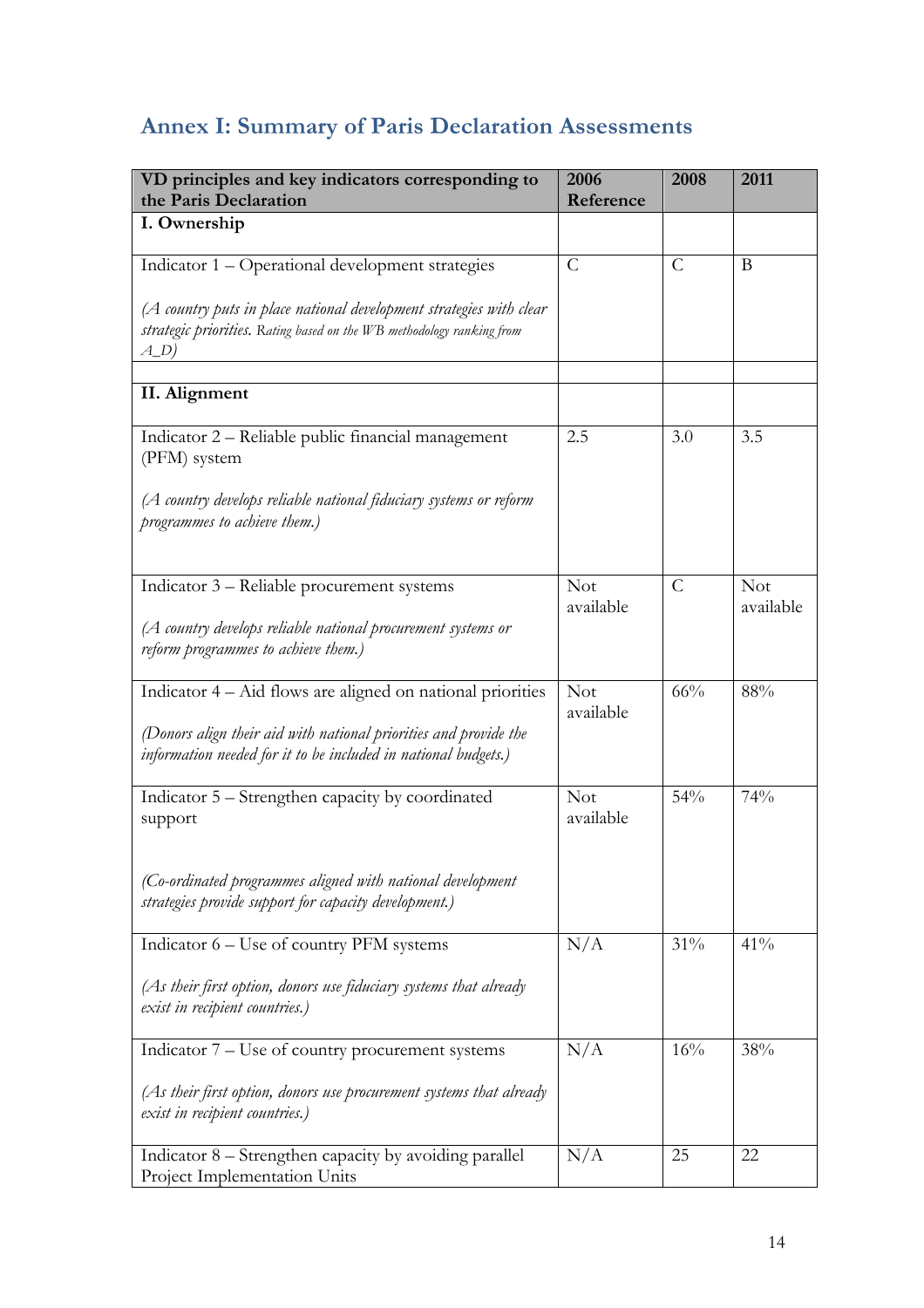| VD principles and key indicators corresponding to<br>the Paris Declaration | 2006<br>Reference | 2008  | 2011 |
|----------------------------------------------------------------------------|-------------------|-------|------|
|                                                                            |                   |       |      |
| (Country structures are used to implement aid programmes rather            |                   |       |      |
| than parallel structures created by donors.)                               |                   |       |      |
| Indicator 9 – Aid is more predictable                                      | N/A               | 28%   | 50%  |
|                                                                            |                   |       |      |
| (Aid is released according to agreed schedules.)                           |                   |       |      |
| Indicator $10 -$ Aid is untied                                             | 98%               | 70%   | 71%  |
| (Bilateral aid is not tied to services supplied by the donor.)             |                   |       |      |
| III. Harmonisation and simplication                                        |                   |       |      |
| Indicator 11 – Use of common arrangements or                               | N/A               | $9\%$ | 18%  |
| procedures                                                                 |                   |       |      |
|                                                                            |                   |       |      |
| (Aid is provided through harmonised programmes co-ordinated                |                   |       |      |
| among donors. 10a. Donors conduct their field missions together            |                   |       |      |
| with recipient countries.)                                                 |                   |       |      |
| Indicator 12 - Joint missions                                              | N/A               | 18%   | 26%  |
| (Donors conduct their field missions together with recipient               |                   |       |      |
| countries.)                                                                |                   |       |      |
| Indicator 13 - Joint country analytic work                                 | N/A               | 25%   | 53%  |
|                                                                            |                   |       |      |
| (Donors conduct their country analytical work together with                |                   |       |      |
| recipient countries.)                                                      |                   |       |      |
| <b>IV. Managing for Results</b>                                            |                   |       |      |
| Indicator 14 - Results-oriented framework                                  | D                 | C     | C    |
|                                                                            |                   |       |      |
| $(A$ country has transparent, measurable assessment frameworks to          |                   |       |      |
| measure progress and assess results. Rating based on the WB                |                   |       |      |
| methodology ranking from $A_D$ )                                           |                   |       |      |
|                                                                            |                   |       |      |
| V. Mutual Accountability                                                   |                   |       |      |
| Indicator 15 – Mutual accountability                                       | N/A               | Y     | Y    |
| (Regular reviews assess progress in implementing aid                       |                   |       |      |
| commitments.)                                                              |                   |       |      |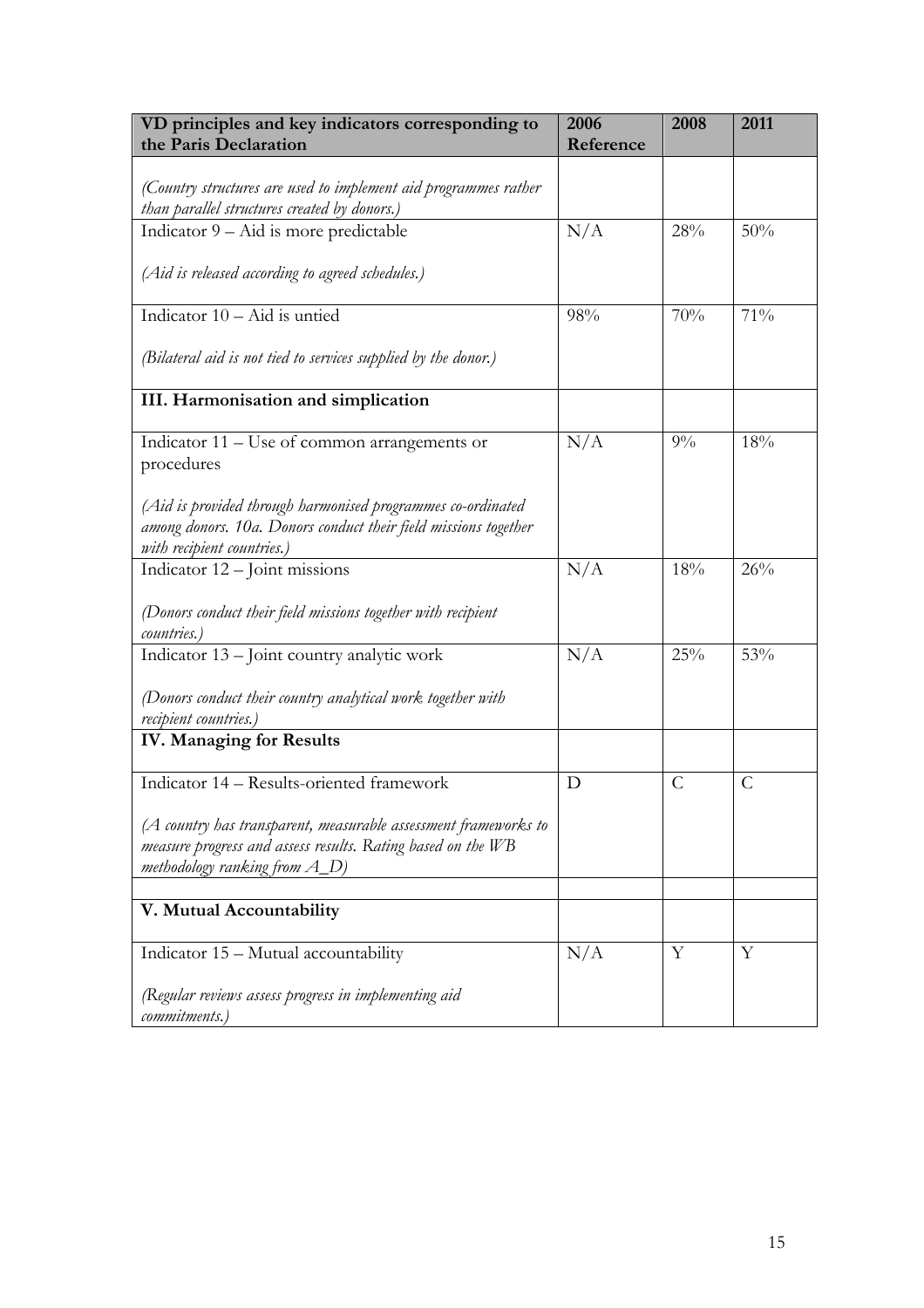## **Annex II: Summary of 2014 Snapshot of Implementation**

| Key indicators |                                                                                                                                                                                                                                                                                       | Indicative baseline, current status & targets |                                                                                                                                                                                                                                                                                                                                                                                                                                                                                                                                                                                                                                                                                                                                                                                                                                                                                                                                                       |                       |  |
|----------------|---------------------------------------------------------------------------------------------------------------------------------------------------------------------------------------------------------------------------------------------------------------------------------------|-----------------------------------------------|-------------------------------------------------------------------------------------------------------------------------------------------------------------------------------------------------------------------------------------------------------------------------------------------------------------------------------------------------------------------------------------------------------------------------------------------------------------------------------------------------------------------------------------------------------------------------------------------------------------------------------------------------------------------------------------------------------------------------------------------------------------------------------------------------------------------------------------------------------------------------------------------------------------------------------------------------------|-----------------------|--|
|                |                                                                                                                                                                                                                                                                                       | <b>Baseline</b><br>(2011/2012)                | <b>Status</b><br>(2013/2014)                                                                                                                                                                                                                                                                                                                                                                                                                                                                                                                                                                                                                                                                                                                                                                                                                                                                                                                          | Target<br>(2014/2015) |  |
|                | Ownership                                                                                                                                                                                                                                                                             |                                               |                                                                                                                                                                                                                                                                                                                                                                                                                                                                                                                                                                                                                                                                                                                                                                                                                                                                                                                                                       |                       |  |
|                | 1. Government progress<br>reports show level of<br>achievement against<br>NSEDP and MDG<br>targets and indicators                                                                                                                                                                     | Partly                                        | To be determined<br>To ensure the review of the progress and corrective<br>actions are identified to accelerate the achievement of the<br>NSEDP goals including MDGs, Mid Term Review of the<br>NSEDP, annual NSEDP reports and the third MDG<br>progress report were prepared in a timely manner. There<br>are areas where positive progresses have been made and<br>there are those that need extra attention.                                                                                                                                                                                                                                                                                                                                                                                                                                                                                                                                      | Yes                   |  |
|                | 2. % of development<br>partners using<br>national objectives<br>and/or targets set out<br>in the NSEDP and<br>MDGs as a reference<br>for their interventions                                                                                                                          | Medium                                        | To be determined<br>10 Development Partners submitted formal inputs for<br>the VDCAP monitoring - all of them stated that their<br>strategies and programmes are in line with the NSEDP<br>and MDGs                                                                                                                                                                                                                                                                                                                                                                                                                                                                                                                                                                                                                                                                                                                                                   | High                  |  |
|                | 3. Reviews and forward<br>planning linked to the<br>NSEDP, MDGs and<br>sectoral plans are led<br>by the Government<br>and carried out<br>through a broadly<br>inclusive and<br>consultative process,<br>including through<br>SWGs and with civil<br>society and the<br>private sector | Partly                                        | Positive progress<br>Formulation of the NSEDP is considered to be<br>significantly more inclusive than previous times and in<br>recent years a number of NGOs, the private sector as<br>well as the donors have been increasingly involved.<br>However, challenges remain in instituting broad-based,<br>robust<br>consultation<br>mechanisms.<br>Co-ordination<br>structures and processes need to be made more effective<br>through widening stakeholder participation to include a<br>broader segment of civil society organisations and private<br>sector, and through expanding aid co-ordination process<br>and mechanism to local levels. It is also recognised that<br>there is a dramatic under-investment in the core capacity<br>of ministries to manage Sector Working Groups<br>effectively. A review recommends that resources from<br>development<br>partner<br>supported<br>projects<br>and<br>programmes be reallocated accordingly. | Yes                   |  |
|                | 4. % of SWGs that<br>submit timely reports<br>and make inputs for<br>the RT(I)M and its<br>background<br>document, including<br>information on south-<br>south cooperation,<br>cooperation at sub-<br>national levels, and<br>capacity development<br>initiatives                     | 10%                                           | $0\%$<br>Deadline for the submission of the sectoral progress<br>reports for the production of the 2014 RTIM<br>Background Document is 8th October 2014. Instruction<br>from DIC/MPI on the preparation of the RTIM<br>preparation including the Background Document was<br>shared with all stakeholders on 14th August 2014.<br>None of 10 SWGs could submit their sectoral progress<br>reports as per the deadline indicated by DIC/MPI.                                                                                                                                                                                                                                                                                                                                                                                                                                                                                                            | 80%                   |  |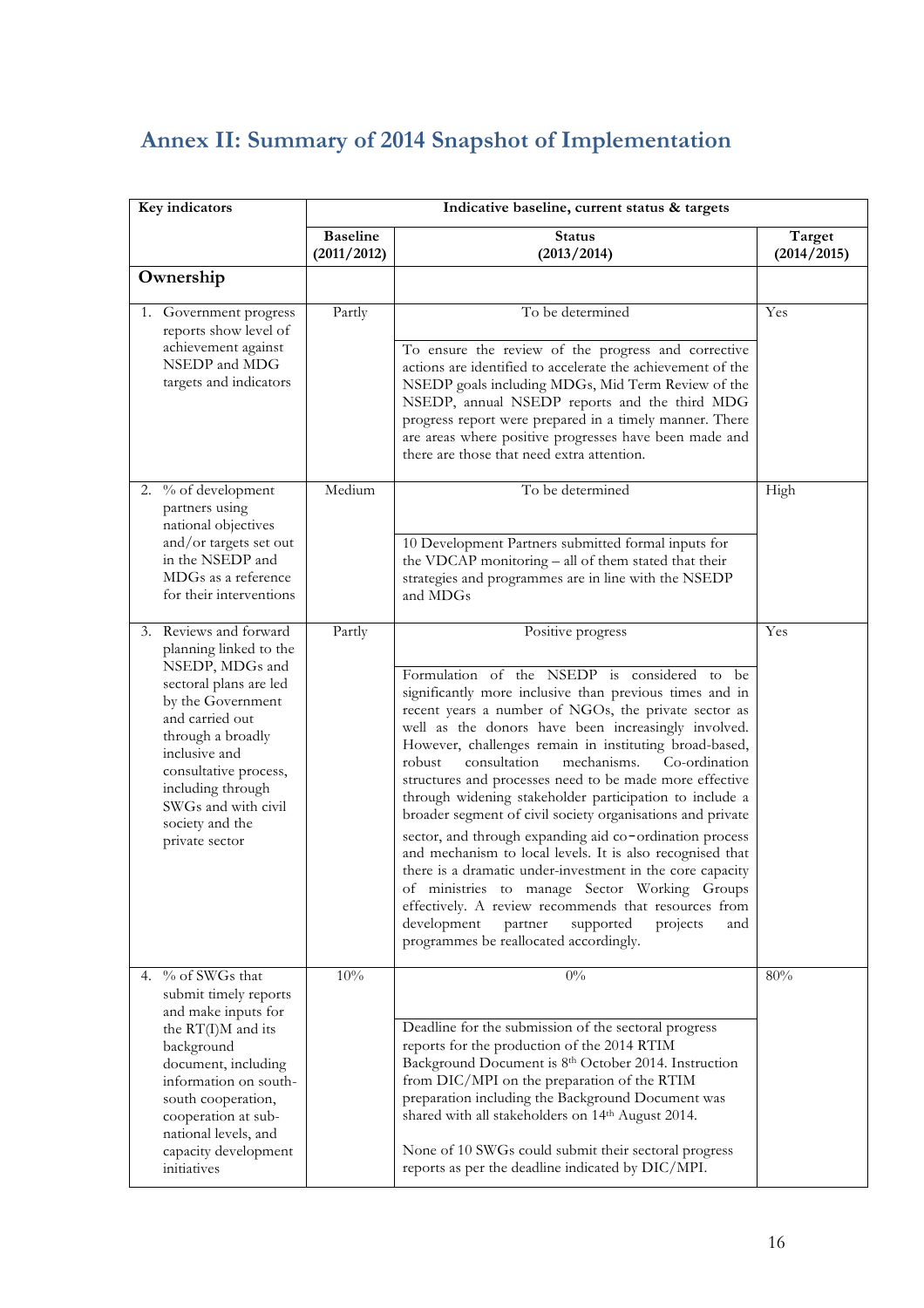| 5. Ratio of investment<br>and development<br>cooperation projects                                                                                                                     | Low        | To be determined                                                                                                                                                                                                                                                                                                                                                                                                                                                                                                                                                                                                                                                                                                                                                                                                                                                                                                                                                                                                                                                                                                                                                                                                                                                                                                                                                                                                                                                                                                                                                                                                                                                                                                                                                                                                                                                                                                                          | Medium                                          |
|---------------------------------------------------------------------------------------------------------------------------------------------------------------------------------------|------------|-------------------------------------------------------------------------------------------------------------------------------------------------------------------------------------------------------------------------------------------------------------------------------------------------------------------------------------------------------------------------------------------------------------------------------------------------------------------------------------------------------------------------------------------------------------------------------------------------------------------------------------------------------------------------------------------------------------------------------------------------------------------------------------------------------------------------------------------------------------------------------------------------------------------------------------------------------------------------------------------------------------------------------------------------------------------------------------------------------------------------------------------------------------------------------------------------------------------------------------------------------------------------------------------------------------------------------------------------------------------------------------------------------------------------------------------------------------------------------------------------------------------------------------------------------------------------------------------------------------------------------------------------------------------------------------------------------------------------------------------------------------------------------------------------------------------------------------------------------------------------------------------------------------------------------------------|-------------------------------------------------|
| (where applicable)<br>that conduct social,<br>environmental and<br>health impact<br>assessments                                                                                       |            | DIC/MPI is working with Department of Investment<br>and Promotion - data is not yet available.                                                                                                                                                                                                                                                                                                                                                                                                                                                                                                                                                                                                                                                                                                                                                                                                                                                                                                                                                                                                                                                                                                                                                                                                                                                                                                                                                                                                                                                                                                                                                                                                                                                                                                                                                                                                                                            |                                                 |
| Alignment                                                                                                                                                                             |            |                                                                                                                                                                                                                                                                                                                                                                                                                                                                                                                                                                                                                                                                                                                                                                                                                                                                                                                                                                                                                                                                                                                                                                                                                                                                                                                                                                                                                                                                                                                                                                                                                                                                                                                                                                                                                                                                                                                                           |                                                 |
| Increase in<br>6.<br>proportion of<br>government<br>institutions using<br>improved national<br>systems (SOP for<br>development projects,<br>FM, Procurement<br>guideline & Auditing). | Low        | To be determined<br>In 2013, Lao PDR received a rating of 3.4 on the<br>reliability of its public financial management Systems as<br>measured by The World Bankl Country Policy and<br>Institutional<br>Assessment<br>$(CPIA)$ .<br>This<br>is<br>am<br>improvement since 2005 (overall CPIA of 2.98)<br>Since 2011, Lao PDR has achieved progress in a number<br>of measures to strengthen country PFM systems. The<br>Public Finance Management Strengthening Programme<br>commenced in 2005 has contributed to substantial<br>progress in overall public financial management.<br>Implementation of a budget law has resulted in changes<br>in the central-local fiscal relations as well as clearer<br>revenue and expenditure assignments. An independent<br>auditor general has been established which reports<br>directly to the National<br>Assembly, enhancing<br>transparency in the oversight functions of the State Audit<br>Office and National Assembly.<br>However, according to the World Bank assessment<br>(2013), progress in the Public Finance Management<br>Strengthening Programme (PFMSP) has taken a slower<br>pace than initially envisaged by government, mainly on<br>inadequate funding and lack<br>account of<br>of<br>implementation capacity and co-ordination mechanisms.<br>In term of the procurement, the Government fully<br>recognises the importance of implementing an effective<br>public procurement framework and there are capacity<br>building and monitoring measures in the Public Finance<br>Management Strengthening Programme to address<br>procurement capacity limitations. Lao PDR is also<br>examining additional ways of establishing co-ordinated<br>systems for procurement capacity building and the<br>monitoring of procurement performance and outcomes.<br>However, substantial reforms need to be undertaken in<br>order to improve the quality of procurement systems and | High                                            |
|                                                                                                                                                                                       |            | to ultimately build development partner's confidence in<br>the national systems.                                                                                                                                                                                                                                                                                                                                                                                                                                                                                                                                                                                                                                                                                                                                                                                                                                                                                                                                                                                                                                                                                                                                                                                                                                                                                                                                                                                                                                                                                                                                                                                                                                                                                                                                                                                                                                                          |                                                 |
| Numbers of DPs<br>7.<br>using Government<br>Public Finance<br>Management Systems                                                                                                      | <b>TBC</b> | To be determined.                                                                                                                                                                                                                                                                                                                                                                                                                                                                                                                                                                                                                                                                                                                                                                                                                                                                                                                                                                                                                                                                                                                                                                                                                                                                                                                                                                                                                                                                                                                                                                                                                                                                                                                                                                                                                                                                                                                         | At least one<br>third of the<br>DP <sub>S</sub> |
| (Government Budget<br>Execution, Financial<br>Reporting, Auditing<br>and Procurement<br>procedures).                                                                                  |            | 7 out of 10 DPs reporting on the VDCAP implementing<br>states that they use the Government Public Finance<br>Management Systems for their supported projects and<br>programmes                                                                                                                                                                                                                                                                                                                                                                                                                                                                                                                                                                                                                                                                                                                                                                                                                                                                                                                                                                                                                                                                                                                                                                                                                                                                                                                                                                                                                                                                                                                                                                                                                                                                                                                                                            |                                                 |
|                                                                                                                                                                                       |            |                                                                                                                                                                                                                                                                                                                                                                                                                                                                                                                                                                                                                                                                                                                                                                                                                                                                                                                                                                                                                                                                                                                                                                                                                                                                                                                                                                                                                                                                                                                                                                                                                                                                                                                                                                                                                                                                                                                                           |                                                 |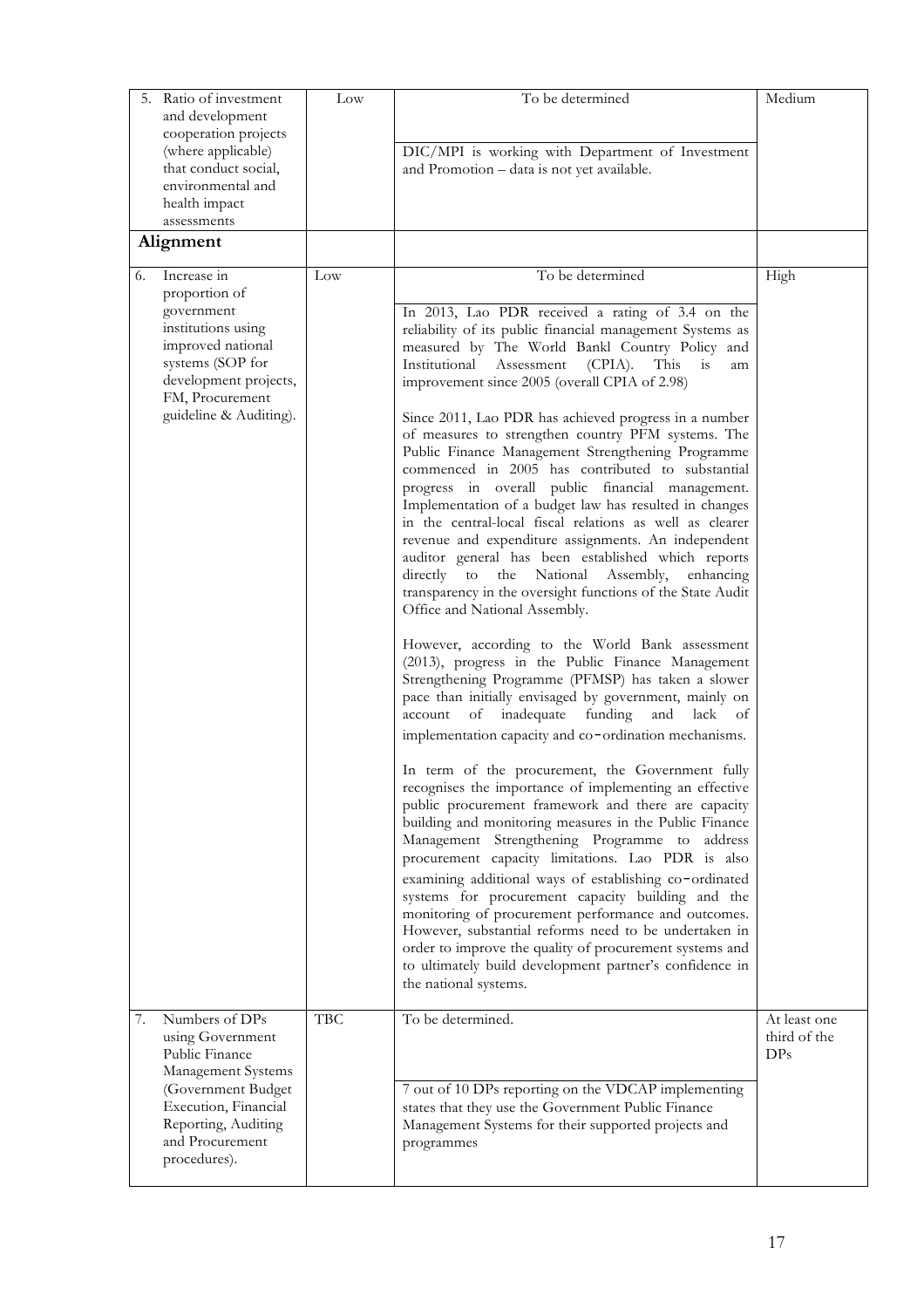| 8. | % of Development<br>Assistance utilised<br>Government Public<br>Finance Management<br>Systems                                                          | <b>TBC</b>                                                             | To be determined<br>Against those reported, 70% of ODA utilized the<br>Government public finance management system.<br>However, if all DPs reported and cross check is made.<br>This percentage may be reduced. Further discussions<br>with DPs will be needed.                                        | At least one<br>third of the<br>DPs                                                                 |
|----|--------------------------------------------------------------------------------------------------------------------------------------------------------|------------------------------------------------------------------------|--------------------------------------------------------------------------------------------------------------------------------------------------------------------------------------------------------------------------------------------------------------------------------------------------------|-----------------------------------------------------------------------------------------------------|
| 9. | Quality of the<br>national Public<br>Finance Management<br>Systems, measured.                                                                          | $3.50$ as per<br>WB CPIA<br>2011<br>$(1 = \text{low } 8$<br>$6 = high$ | Positive trend<br>Lao PDR received rating of 3.5 on the quality of the<br>national public finance management system as measured<br>by the World Bank in 2013 (2005 rating $- 2.5$ ). This is a<br>major improvement. To achieve the rating of 4.0 by<br>2015, major efforts are needed to speed up the | $4.0$ (to be<br>consistent with<br>global target<br>which aim for<br>improvement<br>of $0.5$ point) |
|    | 10. % of untied<br>development<br>assistance.                                                                                                          | $71\%$ as per<br><b>OEDC</b><br><b>DAC 2011</b>                        | implementation of the PFMSP.<br>To be determined                                                                                                                                                                                                                                                       | 90%                                                                                                 |
|    | 11. % of development<br>assistance recorded<br>on-budget.                                                                                              | 74% as per<br><b>OEDC</b><br><b>DAC 2011</b>                           | To be determined as the figure from AMP is not yet<br>finalized                                                                                                                                                                                                                                        | 90%                                                                                                 |
|    | 12. Reduction in the<br>number of parallel<br>PIUs.                                                                                                    | 22 as per<br><b>OEDC</b><br><b>DAC 2011</b>                            | 8 PIUs reported by those DPs (except the World Bank)<br>who submitted the input from the VDCAP monitoring.<br>Note: Some clarification is needed for the reported input<br>from the World Bank on the number of PIUs which<br>seem to be very high - 7 PIUs and 13 semi-PIU.                           | 15                                                                                                  |
|    | 13. Actual disbursements<br>as a proportion of<br>planned<br>disbursements.                                                                            | 93%                                                                    | Positive progress<br>A yearly figure is not available. However, the six month<br>disbursement ratio is around 48%. If this trend is<br>sustained, it is likely that the disbursement ratio will be<br>over 95%.                                                                                        | 100%                                                                                                |
|    | Harmonisation and<br>Simplicity                                                                                                                        |                                                                        |                                                                                                                                                                                                                                                                                                        |                                                                                                     |
|    | 14. % of development<br>assistance delivered<br>through common<br>management<br>arrangements (e.g.<br>PBAs, delegated<br>cooperation, trust<br>funds). | $18%$ as per<br><b>OEDC</b><br><b>DAC 2011</b>                         | To be determined<br>Among those reported, ODA disbursed through PBA is<br>around USD 79 million. Percentage of ODA disbursed<br>through PBA will be identified when the yearly figure<br>from AMP is finalized.                                                                                        | 50% (national)<br>66%<br>(international)                                                            |
|    | 15. $%$ of missions<br>conducted jointly.                                                                                                              | $26%$ as per<br><b>OEDC</b><br><b>DAC 2011</b>                         | To be determined<br>Among 10 DPs reported, there were 529 missions<br>conducted and out of this total missions 371 mission<br>were conducted jointly. This means 70% of mission<br>conducted jointly. Although there are only 10 DPs                                                                   | $50\%$                                                                                              |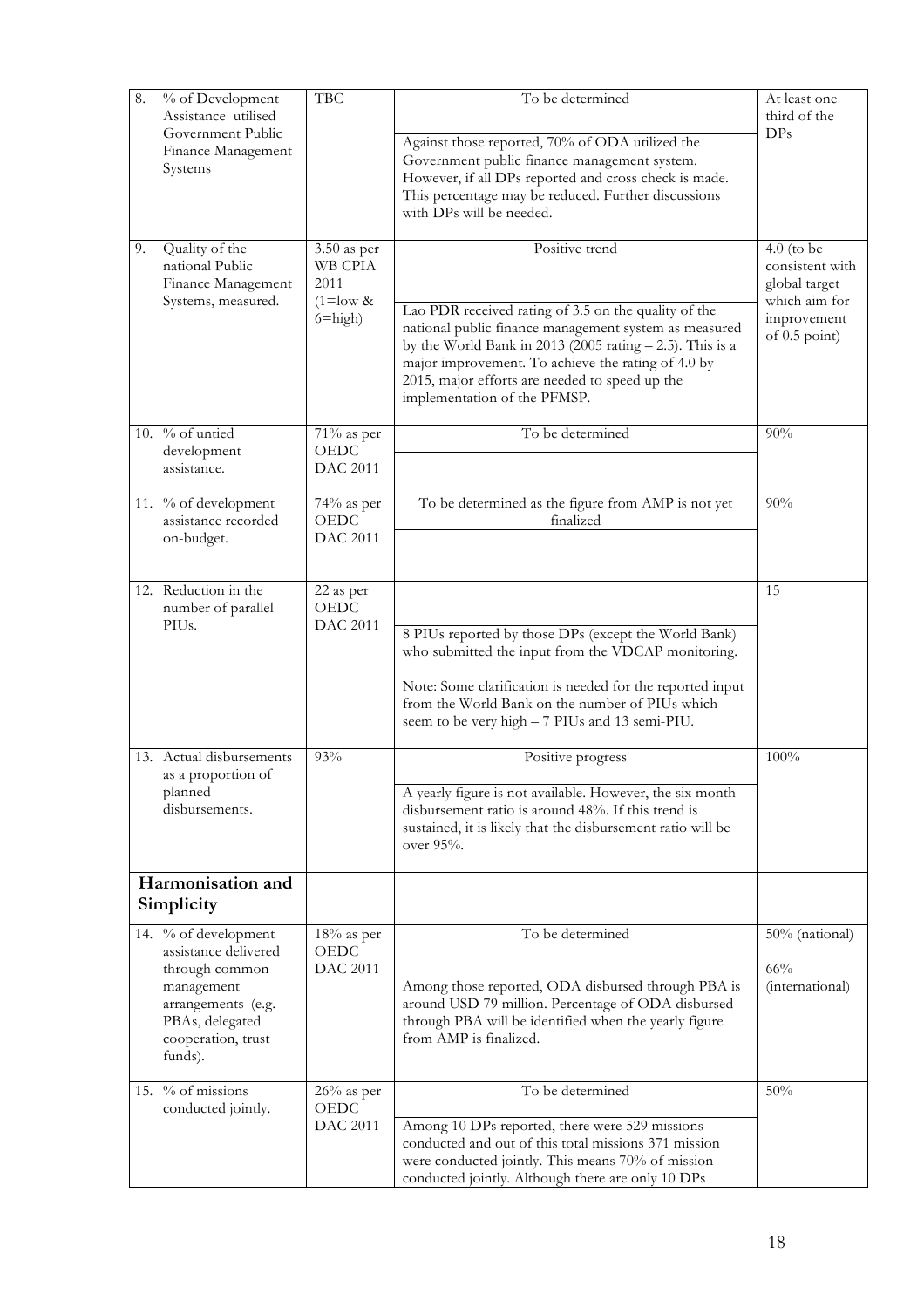|                                                                                                                                                                                                                |                                       | reported on this, this is an encouraging trend.                                                                                                                                                                                                                                                                                                                                                                                                                                                                                                                                                                                                                                                                                                                                                                                                                                                |              |
|----------------------------------------------------------------------------------------------------------------------------------------------------------------------------------------------------------------|---------------------------------------|------------------------------------------------------------------------------------------------------------------------------------------------------------------------------------------------------------------------------------------------------------------------------------------------------------------------------------------------------------------------------------------------------------------------------------------------------------------------------------------------------------------------------------------------------------------------------------------------------------------------------------------------------------------------------------------------------------------------------------------------------------------------------------------------------------------------------------------------------------------------------------------------|--------------|
| 16. % of analytical work<br>conducted jointly.                                                                                                                                                                 | 53% as per<br>OEDC<br><b>DAC 2011</b> | To be determined<br>Among 10 DPs reported, there were 91 analytical work<br>conducted and out of this total analytical 39 were<br>conducted jointly. This means 43% of analytical work<br>conducted jointly.                                                                                                                                                                                                                                                                                                                                                                                                                                                                                                                                                                                                                                                                                   | $75\%$       |
| <b>Managing for Results</b>                                                                                                                                                                                    |                                       |                                                                                                                                                                                                                                                                                                                                                                                                                                                                                                                                                                                                                                                                                                                                                                                                                                                                                                |              |
| 17. Availability of a<br>results-oriented<br><b>NSEDP M&amp;E</b><br>framework.                                                                                                                                | In the<br>process of<br>drafting      | To be determined                                                                                                                                                                                                                                                                                                                                                                                                                                                                                                                                                                                                                                                                                                                                                                                                                                                                               | Finalization |
|                                                                                                                                                                                                                |                                       | Lao PDR's national development strategy contains a<br>monitoring<br>and<br>evaluation<br>framework.<br>The<br>co-ordination of the M&E framework is led by the<br>Ministry of Planning and Investment (MPI). The MPI<br>relies on periodic reports on annual NSEDP<br>implementation from the line ministries at central and<br>subnational levels to compile summary reports for<br>consideration by the government, the National<br>Assembly, and then shared with donors and the general<br>public. While the NSEDP and public expenditure data<br>are publically available through several routes, data for<br>the M&E framework provided by line ministries etc. is<br>not always readily available.<br>Currently, MPI is in the process of preparation the 8th<br>NSEDP which is more outcome based plan. This means<br>Lao PDR is moving toward more results-oriented M&E<br>framework. |              |
| 18. % of DPs that use the<br>national indicators set<br>out for the MDGs<br>and in relevant<br>sectoral action plans<br>as a reference for<br>their performance<br>assessment.                                 | Medium                                | To be determined<br>From reviewing programme strategies of most DPs in<br>Lao PDR, national indicators relating to MDGs have<br>been currently used.                                                                                                                                                                                                                                                                                                                                                                                                                                                                                                                                                                                                                                                                                                                                           | High         |
| 19. % of DPs that use<br>national statistics and<br>M&E systems for<br>their performance<br>assessment and<br>reporting (e.g.<br>statistics from MDG<br>reporting, sectoral<br>assessments, NSEDP<br>reviews). | Low                                   | Not yet available                                                                                                                                                                                                                                                                                                                                                                                                                                                                                                                                                                                                                                                                                                                                                                                                                                                                              | Medium       |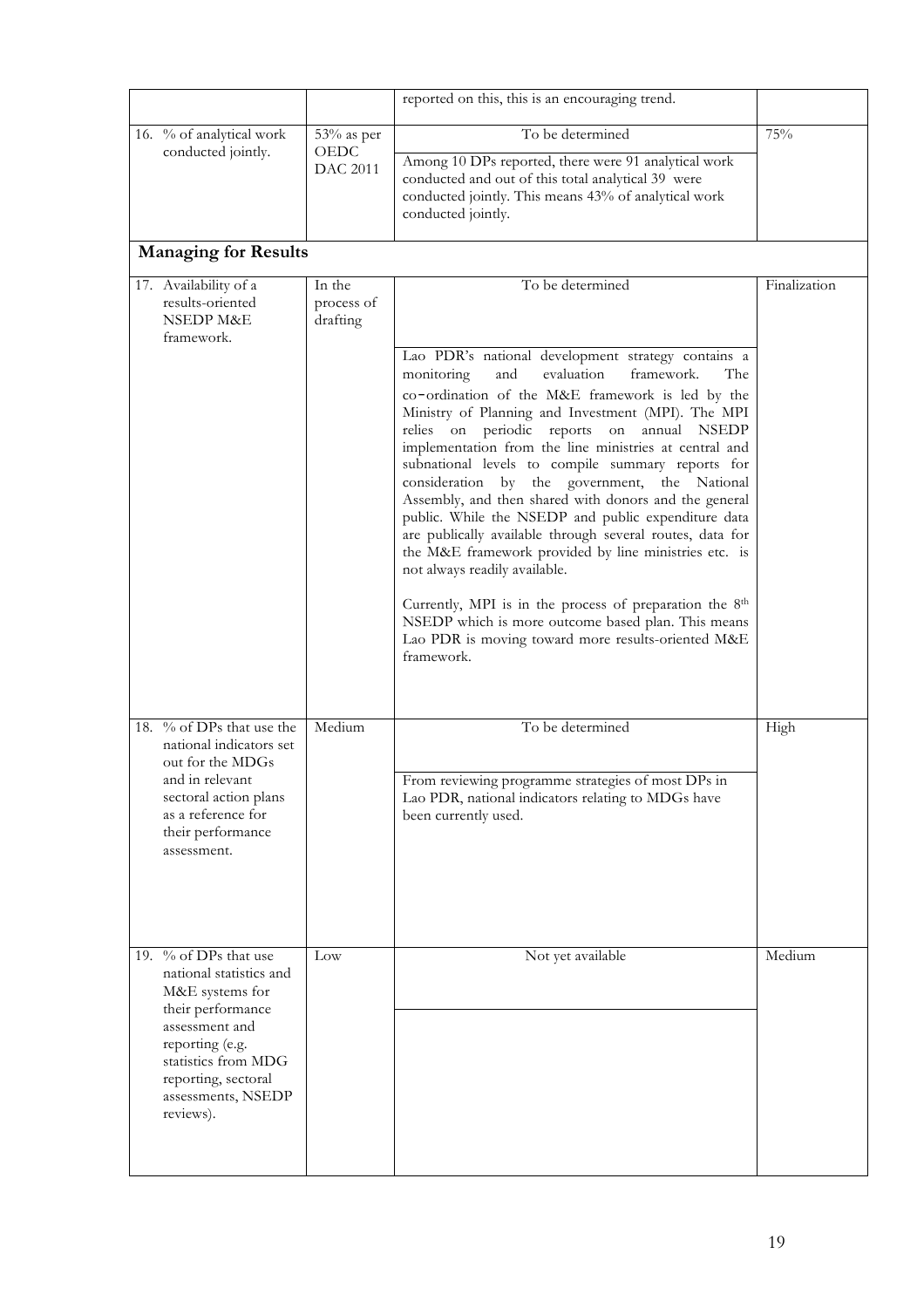| 20. | % of DPs with<br>trained DFAs<br>effectively utilising | $66\%$        | To be determined                                                                                                | 90%                              |
|-----|--------------------------------------------------------|---------------|-----------------------------------------------------------------------------------------------------------------|----------------------------------|
|     | the AMP.                                               |               | Currently, most DPs have assigned DFAs for entering                                                             |                                  |
|     |                                                        |               | ODA data into the AMP. However, with the                                                                        |                                  |
|     |                                                        |               | functionality issues and communication shortage,                                                                |                                  |
|     |                                                        |               | updating information in the AMP has not been done on                                                            |                                  |
|     |                                                        |               | the regular basis. There were four trainings when the<br>AMP was first installed in 2012. However since then, a |                                  |
|     |                                                        |               | systematic follow up has not been done                                                                          |                                  |
|     |                                                        |               |                                                                                                                 |                                  |
|     | 21. Fully operational<br>AMP with public               | Low           | Medium                                                                                                          | High                             |
|     | portal.                                                |               | New features of AMP introduced during the 11 <sup>th</sup> High                                                 |                                  |
|     |                                                        |               | Level Round Table Meeting (public portal and geo-                                                               |                                  |
|     |                                                        |               | coding capabilities) are now working. These allow users<br>to explore and use data from AMP for planning and    |                                  |
|     |                                                        |               | research purposes. Also, the two new features will help                                                         |                                  |
|     |                                                        |               | improve the transparency and effectiveness of ODA                                                               |                                  |
|     |                                                        |               | implementation in Lao PDR.                                                                                      |                                  |
|     |                                                        |               | Building on the experience so far with the AMP                                                                  |                                  |
|     |                                                        |               | implementation with the aim to improve consistency and                                                          |                                  |
|     |                                                        |               | reliability of the ODA information, DIC/MPI has                                                                 |                                  |
|     |                                                        |               | embarked on an assessment of the current Official                                                               |                                  |
|     |                                                        |               | Development Assistance (ODA) information and<br>management including support from International Non-            |                                  |
|     |                                                        |               | Governmental Organization (INGO) and Public                                                                     |                                  |
|     |                                                        |               | Investment Project (PIP) and Government contribution                                                            |                                  |
|     |                                                        |               | to assess options to integrate and improve quality of                                                           |                                  |
|     |                                                        |               | project data from various sources. Initial discussions                                                          |                                  |
|     |                                                        |               | have focused on planning and monitoring process of<br>development project implementation across the             |                                  |
|     |                                                        |               | Government of Lao PDR Line Ministries, Provinces and                                                            |                                  |
|     |                                                        |               | Districts.                                                                                                      |                                  |
|     | 22. Availability of annual                             | Yes           |                                                                                                                 | Yes with a                       |
|     | development<br>assistance report                       |               |                                                                                                                 | revised format<br>to capture the |
|     | using AMP data,                                        |               | The availability of both semi-annual and annual Foreign                                                         | <b>VDCAP</b>                     |
|     | including reporting on                                 |               | Aid Reports has been suffered from the availability of                                                          | implementatio                    |
|     | south-south                                            |               | ODA figures recorded in the AMP. As systematic and                                                              | n progress                       |
|     | cooperation and sub-<br>national ODA                   |               | regular update have not been done, it is different to come                                                      |                                  |
|     | distribution.                                          |               | up with comprehensive and rigorous report on a timely<br>basis.                                                 |                                  |
|     | <b>Managing for Results</b>                            |               |                                                                                                                 |                                  |
|     | 23. % of SWGs                                          | 30%           | Positive trend                                                                                                  | Above 80%                        |
|     | conducting joint                                       |               |                                                                                                                 |                                  |
|     | annual sector reviews                                  |               | All SWGs submitted their sectoral progress reports                                                              |                                  |
|     | with all relevant                                      |               | highlighting that their reports based on consultations                                                          |                                  |
|     | stakeholders,<br>including civil society               |               | with relevant stakeholders. However, there is a request<br>from some DPs during the production of the 2014      |                                  |
|     | and the private sector.                                |               | RTIM Background Document to review the process of                                                               |                                  |
|     |                                                        |               | preparing sectoral progress reports. It is highlighted that                                                     |                                  |
|     |                                                        |               | some co-chairs of SWGs were not informed about the                                                              |                                  |
|     | 24. Availability of annual                             | Partly (First | report submitted.<br>To be determined                                                                           | Yes in                           |
|     |                                                        |               |                                                                                                                 |                                  |